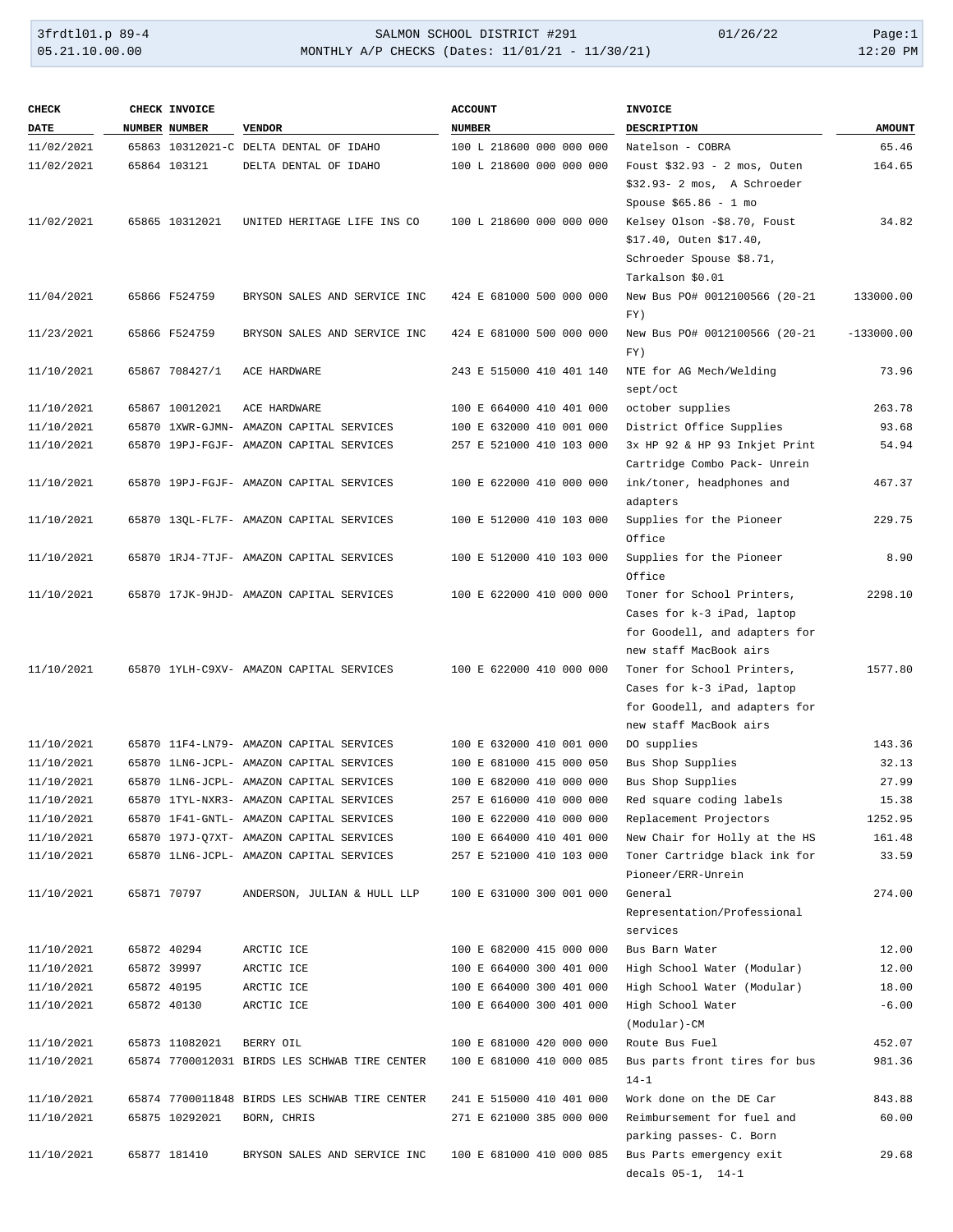| <b>CHECK</b> | CHECK INVOICE                   |                                                                         | <b>ACCOUNT</b>           | INVOICE                                               |               |
|--------------|---------------------------------|-------------------------------------------------------------------------|--------------------------|-------------------------------------------------------|---------------|
| DATE         | NUMBER NUMBER                   | <b>VENDOR</b>                                                           | <b>NUMBER</b>            | <b>DESCRIPTION</b>                                    | <b>AMOUNT</b> |
| 11/10/2021   | 65877 181611                    | BRYSON SALES AND SERVICE INC                                            | 100 E 681000 410 000 085 | Bus Parts 16-1 primary air<br>filter                  | 117.32        |
| 11/10/2021   | 65877 181279                    | BRYSON SALES AND SERVICE INC                                            | 100 E 681000 410 000 085 | Bus Parts 11-1 rear door                              | 147.83        |
|              |                                 |                                                                         |                          | latch parts and heater switch                         |               |
| 11/10/2021   | 65877 181267                    | BRYSON SALES AND SERVICE INC                                            | 100 E 681000 410 000 085 | Bus Parts 16-1 air filter<br>inner                    | 76.26         |
| 11/10/2021   | 65877 181411                    | BRYSON SALES AND SERVICE INC                                            | 100 E 681000 410 000 085 | Bus Parts 14-1 wiper arm                              | 634.08        |
|              |                                 |                                                                         |                          | assemblies video dual ver                             |               |
| 11/10/2021   | 65877 180512                    | BRYSON SALES AND SERVICE INC                                            | 100 E 681000 410 000 085 | Bus Parts 12-1 both air                               | 617.42        |
|              |                                 |                                                                         |                          | pressure gauges                                       |               |
| 11/10/2021   | 65877 181556                    | BRYSON SALES AND SERVICE INC                                            | 100 E 681000 410 000 085 | Bus Parts 14-1 body module<br>control                 | 317.71        |
| 11/10/2021   | 65880  6551-75558  CARQUEST     |                                                                         | 100 E 681000 410 000 085 | Bus Parts for October 2021                            | 172.99        |
|              |                                 |                                                                         |                          | air, fuel, oil filters,                               |               |
|              |                                 |                                                                         |                          | lube/grease, headlights.                              |               |
| 11/10/2021   | 65880    6551-75622    CARQUEST |                                                                         | 100 E 681000 410 000 085 | Bus Parts for October 2021                            | 53.94         |
|              |                                 |                                                                         |                          | air, fuel, oil filters,                               |               |
|              |                                 |                                                                         |                          | lube/grease, headlights.                              |               |
| 11/10/2021   | 65880  6551-75491  CAROUEST     |                                                                         | 100 E 681000 410 000 050 | Bus shop supplies for October                         | 15.43         |
|              |                                 |                                                                         |                          | 2021 tape and black tape                              |               |
| 11/10/2021   | 65880 6551-75556 CARQUEST       |                                                                         | 100 E 682000 415 000 000 | Shop pressure washer hose                             | 50.62         |
|              |                                 |                                                                         |                          | install for new hose reel                             |               |
| 11/10/2021   | 65880    6551-75425    CARQUEST |                                                                         | 100 E 681000 410 000 085 | Bus Parts for October 2021                            | 131.52        |
|              |                                 |                                                                         |                          | air, fuel, oil filters,                               |               |
|              |                                 |                                                                         |                          | lube/grease, headlights.                              |               |
| 11/10/2021   | 65880    6551-75561    CARQUEST |                                                                         | 100 E 681000 410 000 085 | Bus Parts for October 2021                            | 13.92         |
|              |                                 |                                                                         |                          | air, fuel, oil filters,                               |               |
|              |                                 |                                                                         |                          | lube/grease, headlights.                              |               |
| 11/10/2021   | 65880  6551-75503  CARQUEST     |                                                                         | 100 E 681000 410 000 085 | Bus Parts for October 2021<br>air, fuel, oil filters, | 28.26         |
|              |                                 |                                                                         |                          | lube/grease, headlights.                              |               |
| 11/10/2021   | 65880    6551-75442    CARQUEST |                                                                         | 100 E 681000 410 000 085 | Bus Parts for October 2021                            | 217.24        |
|              |                                 |                                                                         |                          | air, fuel, oil filters,                               |               |
|              |                                 |                                                                         |                          | lube/grease, headlights.                              |               |
| 11/10/2021   |                                 | 65881 11082021A CITY OF SALMON                                          | 220 E 661000 332 000 000 | Blanket PO for City of Salmon                         | 2183.34       |
| 11/10/2021   | 65881 11082021                  | CITY OF SALMON                                                          | 249 E 515000 300 401 000 | Extra Duty Law Enforcement                            | 4952.82       |
| 11/10/2021   | 65882 10262021                  | CUSTER TELEPHONE BROADBAND SVC 245 E 632000 350 000 000                 |                          | Blanket PO for Custer Tel                             | 1468.62       |
| 11/10/2021   |                                 | 65882 10262021A CUSTER TELEPHONE BROADBAND SVC 273 E 512000 300 000 000 |                          | Blanket PO for ASP                                    | 34.95         |
| 11/10/2021   | 65883 10282021                  | DUPREE, LAURIE                                                          | 271 E 621000 410 000 000 | Reimbursement for title                               | 260.45        |
|              |                                 |                                                                         |                          | conference supplies-L. Dupree                         |               |
| 11/10/2021   | 65883 11032021                  | DUPREE, LAURIE                                                          | 251 E 512000 410 103 000 | Prizes for Fun Friday                                 | 151.94        |
|              |                                 |                                                                         |                          | 2021-2022(L. Dupree)                                  |               |
| 11/10/2021   | 65884 L-0039B                   | EAST IDAHO PUBLIC HEALTH DIST                                           | 290 E 710000 310 000 000 | High School/Pioneer Food                              | 400.00        |
|              |                                 |                                                                         |                          | License                                               |               |
| 11/10/2021   | 65884 L-0044A                   | EAST IDAHO PUBLIC HEALTH DIST                                           | 290 E 710000 310 000 000 | High School/Pioneer Food                              | 400.00        |
|              |                                 |                                                                         |                          | License                                               |               |
| 11/10/2021   | 65885 4053411                   | GEM STATE PAPER & SUPPLY CO                                             | 100 E 632000 410 001 000 | Relay MP, Multipurpose Copy                           | 2749.50       |
|              |                                 |                                                                         |                          | Paper                                                 |               |
| 11/10/2021   |                                 | 65885 4053616-01 GEM STATE PAPER & SUPPLY CO                            | 290 E 710000 410 000 000 | Blanket Po for Paper Products                         | 49.77         |
| 11/10/2021   | 65886 11032021                  | HILTON GARDEN INN BOISE SPECTR 100 E 651000 380 001 000                 |                          | 5 Rooms for ISBA Conference                           | 1176.00       |
| 11/12/2021   | 65886 11032021                  | HILTON GARDEN INN BOISE SPECTR 100 E 651000 380 001 000                 |                          | (Nov. 17th & 18th)<br>5 Rooms for ISBA Conference     | $-1176.00$    |
|              |                                 |                                                                         |                          | (Nov. 17th & 18th)                                    |               |
| 11/10/2021   | 65887 10282021                  | IDAHO POWER CO                                                          | 220 E 661000 330 000 000 | Blanket PO for Power                                  | 5250.34       |
| 11/10/2021   | 65889 11092021                  | INFANGER, SHARON                                                        | 249 E 515000 410 401 000 | reim LR DFY                                           | 136.82        |
| 11/10/2021   | 65889 11042021                  | INFANGER, SHARON                                                        | 249 E 515000 300 401 000 | Directors Pay(October)                                | 1500.00       |
|              |                                 |                                                                         |                          |                                                       |               |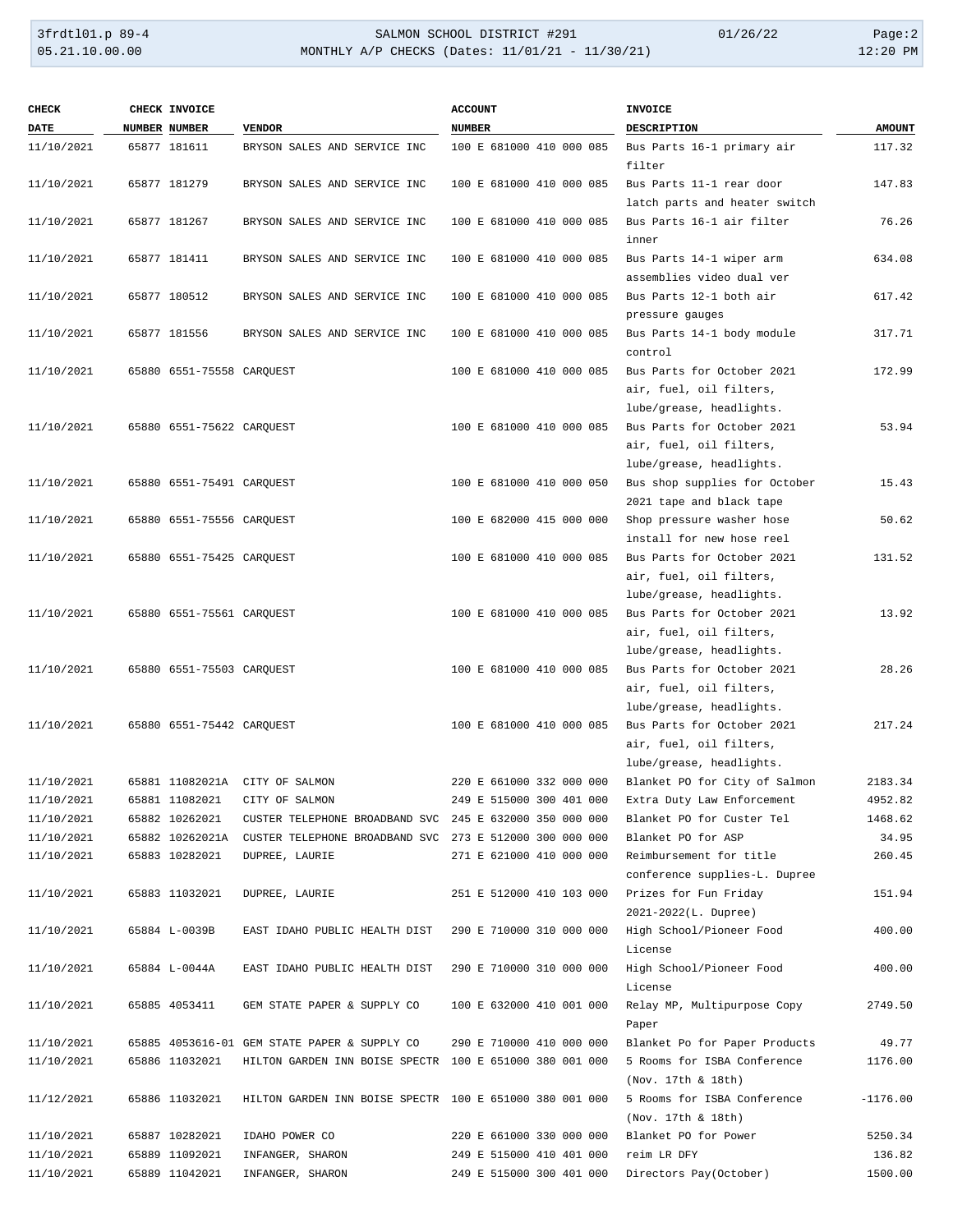## 3frdtl01.p 89-4 <br>
35.21.10.00.00 <br>
35.21.10.00.00 MONTHLY A/P CHECKS (Dates: 11/01/21 - 11/30/21) <br>
36.21.10.00.00 MONTHLY A/P CHECKS (Dates: 11/01/21 - 11/30/21) MONTHLY A/P CHECKS (Dates: 11/01/21 - 11/30/21)

| <b>CHECK</b> | <b>CHECK INVOICE</b>        |                                               | <b>ACCOUNT</b>           | <b>INVOICE</b>                |               |  |
|--------------|-----------------------------|-----------------------------------------------|--------------------------|-------------------------------|---------------|--|
| DATE         | <b>NUMBER NUMBER</b>        | <b>VENDOR</b>                                 | <b>NUMBER</b>            | <b>DESCRIPTION</b>            | <b>AMOUNT</b> |  |
| 11/10/2021   | 65889 11092021A             | INFANGER, SHARON                              | 249 E 515000 410 401 000 | Reim office supplies desk     | 33.90         |  |
|              |                             |                                               |                          | calendars                     |               |  |
| 11/10/2021   | 65889 11082021B             | INFANGER, SHARON                              | 233 E 515000 300 000 203 | EPIC-(boomerang) facilitator  | 470.00        |  |
| 11/10/2021   | 65889 11082021!             | INFANGER, SHARON                              | 246 E 611000 410 000 000 | Red ribbon week supplies      | 167.29        |  |
| 11/10/2021   | 65889 243285                | INFANGER, SHARON                              | 233 E 515000 410 000 000 | Reim lifeskills training      | 420.00        |  |
|              |                             |                                               |                          | books                         |               |  |
| 11/10/2021   | 65889 11092021.             | INFANGER, SHARON                              | 249 E 515000 410 401 000 | Reim halloween supplies alt   | 75.47         |  |
|              |                             |                                               |                          | activity                      |               |  |
| 11/10/2021   | 65890 11092021              | KSRA RADIO                                    | 246 E 611000 300 000 000 | Internet Safety ads           | 170.00        |  |
| 11/10/2021   | 65890 72-00031-0 KSRA RADIO |                                               | 249 E 515000 300 401 000 | Haunted house Alt Act-Radio   | 72.00         |  |
| 11/10/2021   |                             | 65891 951-932151 LA QUINTA INN & SUITES       | 100 E 632000 380 001 000 | Superintendent Meeting        | 109.00        |  |
|              |                             |                                               |                          | October 27th                  |               |  |
| 11/10/2021   |                             | 65891 306-824380 LA QUINTA INN & SUITES       | 100 E 531000 380 401 000 | 8 Hotel Rooms (Oct. 29) State | 920.00        |  |
|              |                             |                                               |                          | CC Rooms                      |               |  |
| 11/10/2021   | 65892 159569                | LEMHI LUMBER                                  | 100 E 664000 410 401 000 | 3" wide painted MTL Roofing-  | 427.38        |  |
|              |                             |                                               |                          | D. BIGELOW                    |               |  |
| 11/10/2021   | 65892 M29619                | LEMHI LUMBER                                  | 100 E 664000 410 401 000 | october supplies              | 19.99         |  |
| 11/10/2021   | 65893 11082021              | LEMHI SANITATION SERVICE INC                  | 100 E 661000 331 000 000 | Garbage Blanket PO            | 992.00        |  |
| 11/10/2021   | 65894 11092021              | LEMHI VALLEY SOCIAL SERVICES                  | 249 E 515000 300 401 000 | October counseling services   | 3000.00       |  |
| 11/10/2021   | 65895 140111955             | MEADOW GOLD BOISE DEAN DAIRY                  | 290 E 710000 450 000 000 | Blanket PO for Milk Products  | 174.15        |  |
| 11/10/2021   | 65895 140111957             | MEADOW GOLD BOISE DEAN DAIRY                  | 290 E 710000 450 000 000 | Blanket PO for Milk Products  | 253.91        |  |
| 11/10/2021   | 65895 140112087             | MEADOW GOLD BOISE DEAN DAIRY                  | 290 E 710000 450 000 000 | Blanket PO for Milk Products  | 178.21        |  |
| 11/10/2021   | 65895 140112089             | MEADOW GOLD BOISE DEAN DAIRY                  | 290 E 710000 450 000 000 | Blanket PO for Milk Products  | 218.92        |  |
| 11/10/2021   | 65896 F81875                | MURDOCH'S RANCH & HOME SUPPLY                 | 243 E 515000 410 401 140 | NTE for Ag Mech/Welding       | 244.49        |  |
|              |                             |                                               |                          | sept/oct                      |               |  |
| 11/10/2021   | 65897 11032021              | NORTH FREMONT HIGH SCHOOL                     | 100 E 531000 390 401 000 | CC Districts Fee/VB Districts | 250.20        |  |
|              |                             |                                               |                          | Costs                         |               |  |
| 11/10/2021   | 65898 BSE-9517              | OXFORD SUITES                                 | 100 E 632000 380 001 000 | Principals Network 14th-15th  | 294.00        |  |
|              |                             |                                               |                          | R. Bradshaw                   |               |  |
| 11/10/2021   | 65899 11032021              | PACE, AMBER                                   | 249 E 515000 300 401 000 | Co-Coordinators DFC hours     | 2500.00       |  |
| 11/10/2021   | 65899 756438                | PACE, AMBER                                   | 249 E 515000 410 401 000 | Reim youth leadership light   | 78.00         |  |
|              |                             |                                               |                          | refreshments                  |               |  |
| 11/10/2021   | 65900 11032021              | PALMER, SUZY                                  | 290 E 710000 410 000 000 | Reimbursement for food        | 403.36        |  |
|              |                             |                                               |                          | supplies                      |               |  |
| 11/10/2021   |                             | 65901 CM-4922100 PEARSON CLINICAL ASSESSMENTS | 257 E 521000 410 000 000 | <b>CM</b>                     | $-74.00$      |  |
| 11/10/2021   | 65901 16423741              | PEARSON CLINICAL ASSESSMENTS                  | 257 E 521000 410 000 000 | Vineland-3 QG KIT             | 312.17        |  |
| 11/10/2021   | 65902 590252                | PETERBILT                                     | 100 E 681000 410 000 085 | Bus Parts oil filters, fuel   | 343.04        |  |
|              |                             |                                               |                          | filters for yellow buses      |               |  |
| 11/10/2021   | 65902 588196                | PETERBILT                                     | 100 E 681000 410 000 085 | Bus Parts 08-1 fuel lines     | 227.34        |  |
|              |                             |                                               |                          | engine                        |               |  |
| 11/10/2021   | 65902 589741                | PETERBILT                                     | 100 E 681000 410 000 085 | Bus parts 14-1 and 18-1       | 70.00         |  |
|              |                             |                                               |                          | wipers windshield             |               |  |
| 11/10/2021   | 65903 325668                | POLSON THEATERS INC.                          | 249 E 515000 410 401 000 | Small Popcorn & Tickets- J.   | 0.00          |  |
|              |                             |                                               |                          | Anderson/A. Pace              |               |  |
| 11/10/2021   | 65903 325668                | POLSON THEATERS INC.                          | 100 E 532000 410 401 121 | Small Popcorn & Tickets- J.   | 468.75        |  |
|              |                             |                                               |                          | Anderson/A. Pace              |               |  |
| 11/10/2021   | 65903 325667                | POLSON THEATERS INC.                          | 249 E 515000 410 401 000 | Small Popcorn & Tickets- J.   | 838.56        |  |
|              |                             |                                               |                          | Anderson/A. Pace              |               |  |
| 11/10/2021   | 65903 325667                | POLSON THEATERS INC.                          | 100 E 532000 410 401 121 | Small Popcorn & Tickets- J.   | 0.00          |  |
|              |                             |                                               |                          | Anderson/A. Pace              |               |  |
| 11/10/2021   | 65904 109339                | R & S DISTRIBUTING                            | 290 E 710000 410 000 000 | 3- Mats 3x5- S. Palmer        | 250.05        |  |
| 11/10/2021   | 65904 109266                | R & S DISTRIBUTING                            | 100 E 661000 410 000 000 | laundry soap and hand soap    | 486.47        |  |
| 11/10/2021   | 65904 109163                | R & S DISTRIBUTING                            | 100 E 661000 410 000 000 | wet floor signs               | 51.76         |  |
| 11/10/2021   | 65905 21-4646               | RAY'S HEATING                                 | 100 E 664000 410 103 000 | unplug drain in pioneer       | 423.99        |  |
|              |                             |                                               |                          | kitchen                       |               |  |
| 11/10/2021   | 65906 11082021              | RECORDER HERALD                               | 100 E 632000 300 001 000 | Summary Statement- All Funds  | 178.33        |  |
|              |                             |                                               |                          |                               |               |  |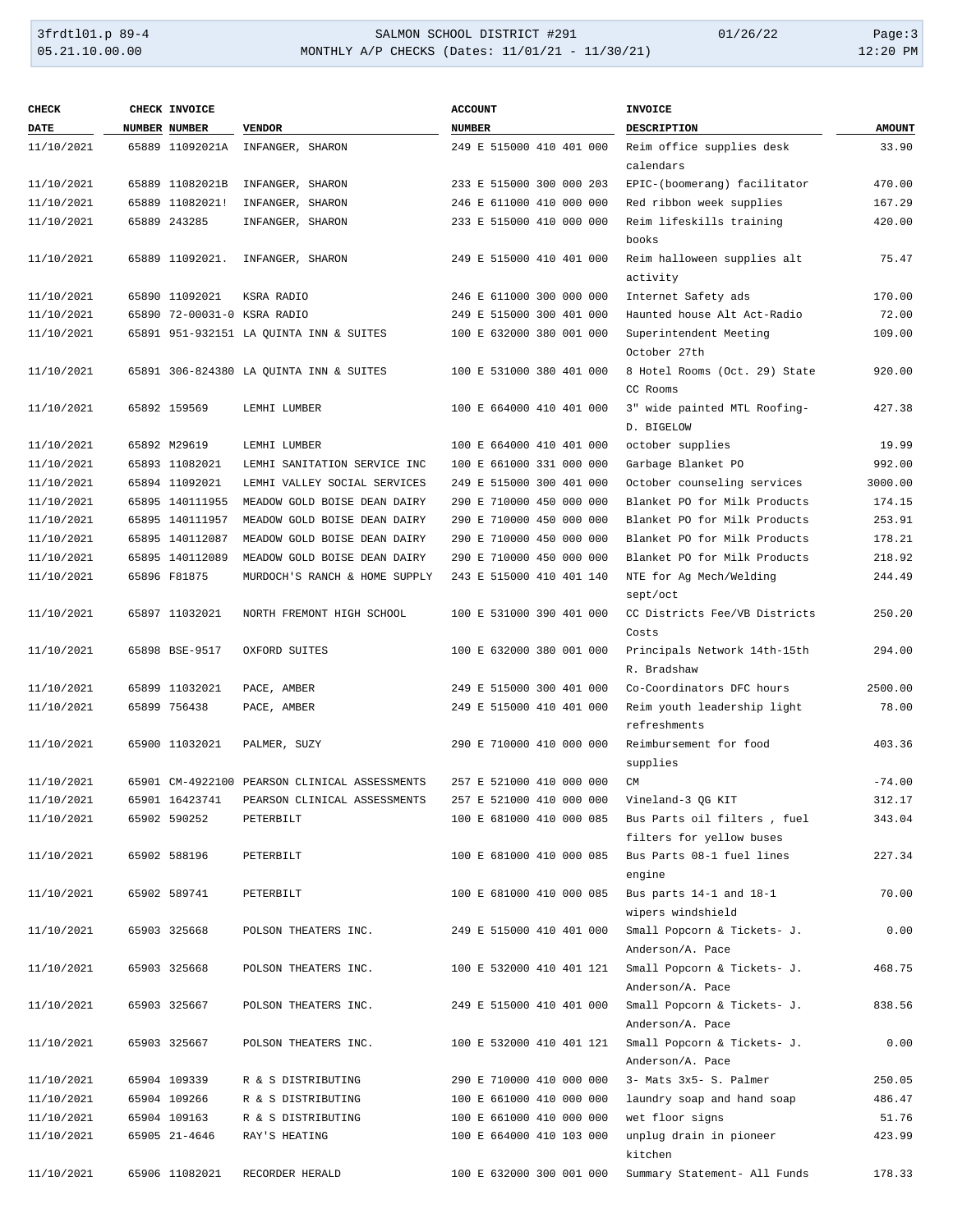| <b>CHECK</b> |            | CHECK INVOICE   |                                                         | <b>ACCOUNT</b>           | <b>INVOICE</b>                |               |
|--------------|------------|-----------------|---------------------------------------------------------|--------------------------|-------------------------------|---------------|
| <b>DATE</b>  |            | NUMBER NUMBER   | <b>VENDOR</b>                                           | <b>NUMBER</b>            | DESCRIPTION                   | <b>AMOUNT</b> |
| 11/10/2021   |            | 65906 11032021  | RECORDER HERALD                                         | 100 E 632000 300 001 000 | Annual Financial Report       | 175.00        |
| 11/10/2021   | 65907 5167 |                 | ROCKY MOUNTAIN ELECTRIC                                 | 100 E 664000 300 401 000 | electrical work performed for | 2672.21       |
|              |            |                 |                                                         |                          | new commons area              |               |
| 11/10/2021   | 65907 5214 |                 | ROCKY MOUNTAIN ELECTRIC                                 | 100 E 664000 300 103 000 | check breaker at pioneer      | 62.50         |
|              |            |                 |                                                         |                          | office                        |               |
| 11/10/2021   | 65907 5200 |                 | ROCKY MOUNTAIN ELECTRIC                                 | 100 E 664000 300 401 000 | replace air handler motor for | 1526.21       |
|              |            |                 |                                                         |                          | gym                           |               |
| 11/10/2021   |            | 65908 14563     | SALMON MOTOR CARRIAGE                                   | 100 E 683000 410 000 000 | District vehicle repairs 2004 | 298.68        |
|              |            |                 |                                                         |                          | Cavalier C12662 shuttle car   |               |
| 11/10/2021   |            | 65909 11032021  | SALMON SPEECH & SWALLOWING SVC 100 E 521000 300 000 000 |                          | Speech and Swallowing         | 3512.49       |
|              |            |                 |                                                         |                          | Services                      |               |
| 11/10/2021   |            | 65910 11082021  | SALMON VALLEY PRINT                                     | 246 E 611000 410 000 000 | Red ribbon week posters       | 23.50         |
| 11/10/2021   |            | 65910 11082021. | SALMON VALLEY PRINT                                     | 249 E 515000 410 401 000 | Print Materials for DFC       | 31.50         |
|              |            |                 |                                                         |                          | program/events                |               |
| 11/10/2021   |            |                 | 65915 01-1717601 SAVEWAY MARKET                         | 243 E 515000 410 401 140 | NTE for food science sept/oct | 73.50         |
| 11/10/2021   |            |                 | 65915 81-1906595 SAVEWAY MARKET                         | 243 E 515000 410 401 140 | NTE for food science sept/oct | 44.96         |
| 11/10/2021   |            |                 | 65915 04-1727942 SAVEWAY MARKET                         | 257 E 521000 410 000 000 | Food/Snacks-Life Skills       | 15.27         |
| 11/10/2021   |            |                 | 65915 04-1732857 SAVEWAY MARKET                         | 243 E 515000 410 401 140 | NTE for food science sept/oct | 63.80         |
| 11/10/2021   |            |                 | 65915 02-1689529 SAVEWAY MARKET                         | 243 E 515000 410 401 140 | NTE for food science sept/oct | 84.60         |
| 11/10/2021   |            |                 | 65915 01-1721669 SAVEWAY MARKET                         | 243 E 515000 410 401 140 | NTE for food science sept/oct | 82.39         |
| 11/10/2021   |            |                 | 65915 01-1726983 SAVEWAY MARKET                         | 249 E 515000 410 401 000 | Blanket PO for DFY leadership | 35.22         |
|              |            |                 |                                                         |                          | lunches/light refreshments    |               |
|              |            |                 |                                                         |                          | not to exceed                 |               |
| 11/10/2021   |            |                 | 65915 01-1716512 SAVEWAY MARKET                         | 249 E 515000 410 401 000 | Blanket PO for DFY leadership | 78.71         |
|              |            |                 |                                                         |                          | lunches/light refreshments    |               |
|              |            |                 |                                                         |                          | not to exceed                 |               |
| 11/10/2021   |            |                 | 65915 81-1897652 SAVEWAY MARKET                         | 290 E 710000 450 000 000 | Blanket PO for food service   | 217.89        |
| 11/10/2021   |            |                 | 65915 01-1727601 SAVEWAY MARKET                         | 290 E 710000 450 000 000 | Blanket PO for food service   | 3.99          |
| 11/10/2021   |            |                 | 65915 04-1739979 SAVEWAY MARKET                         | 249 E 515000 410 401 000 | Blanket PO for DFY leadership | 169.13        |
|              |            |                 |                                                         |                          | lunches/light refreshments    |               |
|              |            |                 |                                                         |                          | not to exceed                 |               |
| 11/10/2021   |            |                 | 65915 81-1910799 SAVEWAY MARKET                         | 249 E 515000 410 401 000 | Blanket PO for DFY leadership | 52.23         |
|              |            |                 |                                                         |                          | lunches/light refreshments    |               |
|              |            |                 |                                                         |                          | not to exceed                 |               |
| 11/10/2021   |            |                 | 65915 01-1720235 SAVEWAY MARKET                         | 290 E 710000 450 000 000 | Blanket PO for food service   | 147.02        |
| 11/10/2021   |            |                 | 65915 81-1902266 SAVEWAY MARKET                         | 290 E 710000 450 000 000 | Blanket PO for food service   | 214.44        |
| 11/10/2021   |            |                 | 65915 81-1904791 SAVEWAY MARKET                         | 290 E 710000 450 000 000 | Blanket PO for food service   | 376.26        |
| 11/10/2021   |            |                 | 65915 81-1908403 SAVEWAY MARKET                         | 290 E 710000 450 000 000 | Blanket PO for food service   | 287.02        |
| 11/10/2021   |            |                 | 65915 81-1908698 SAVEWAY MARKET                         | 290 E 710000 450 000 000 | Blanket PO for food service   | 15.96         |
| 11/10/2021   |            |                 | 65915 01-1728599 SAVEWAY MARKET                         | 290 E 710000 450 000 000 | Blanket PO for food service   | 3.69          |
| 11/10/2021   |            |                 | 65915 06-1445491 SAVEWAY MARKET                         | 249 E 515000 410 401 000 | Blanket PO for DFY leadership | 31.97         |
|              |            |                 |                                                         |                          | lunches/light refreshments    |               |
|              |            |                 |                                                         |                          | not to exceed                 |               |
| 11/10/2021   |            |                 | 65915 02-1685565 SAVEWAY MARKET                         | 249 E 515000 410 401 000 | Blanket PO for DFY leadership | 26.84         |
|              |            |                 |                                                         |                          | lunches/light refreshments    |               |
|              |            |                 |                                                         |                          | not to exceed                 |               |
| 11/10/2021   |            |                 | 65915 01-1724053 SAVEWAY MARKET                         | 249 E 515000 410 401 000 | Blanket PO for DFY leadership | 15.92         |
|              |            |                 |                                                         |                          | lunches/light refreshments    |               |
|              |            |                 |                                                         |                          | not to exceed                 |               |
| 11/10/2021   |            |                 | 65915 01-1728072 SAVEWAY MARKET                         | 249 E 515000 410 401 000 | Blanket PO for DFY leadership | 27.34         |
|              |            |                 |                                                         |                          | lunches/light refreshments    |               |
|              |            |                 |                                                         |                          | not to exceed                 |               |
| 11/10/2021   |            | 65916 23811994  | SHAMROCK FOODS COMPANY                                  | 290 E 710000 450 000 000 | Blanket PO for Food           | 1295.25       |
| 11/10/2021   |            | 65917 11092021. | SHEPPARD, KIMBERLY                                      | 233 E 515000 300 000 203 | EPIC- (boomerang) facilitator | 188.00        |
| 11/10/2021   |            | 65917 11092021  | SHEPPARD, KIMBERLY                                      | 249 E 515000 410 401 000 | reim halloween supplies alt   | 84.35         |
|              |            |                 |                                                         |                          | activity                      |               |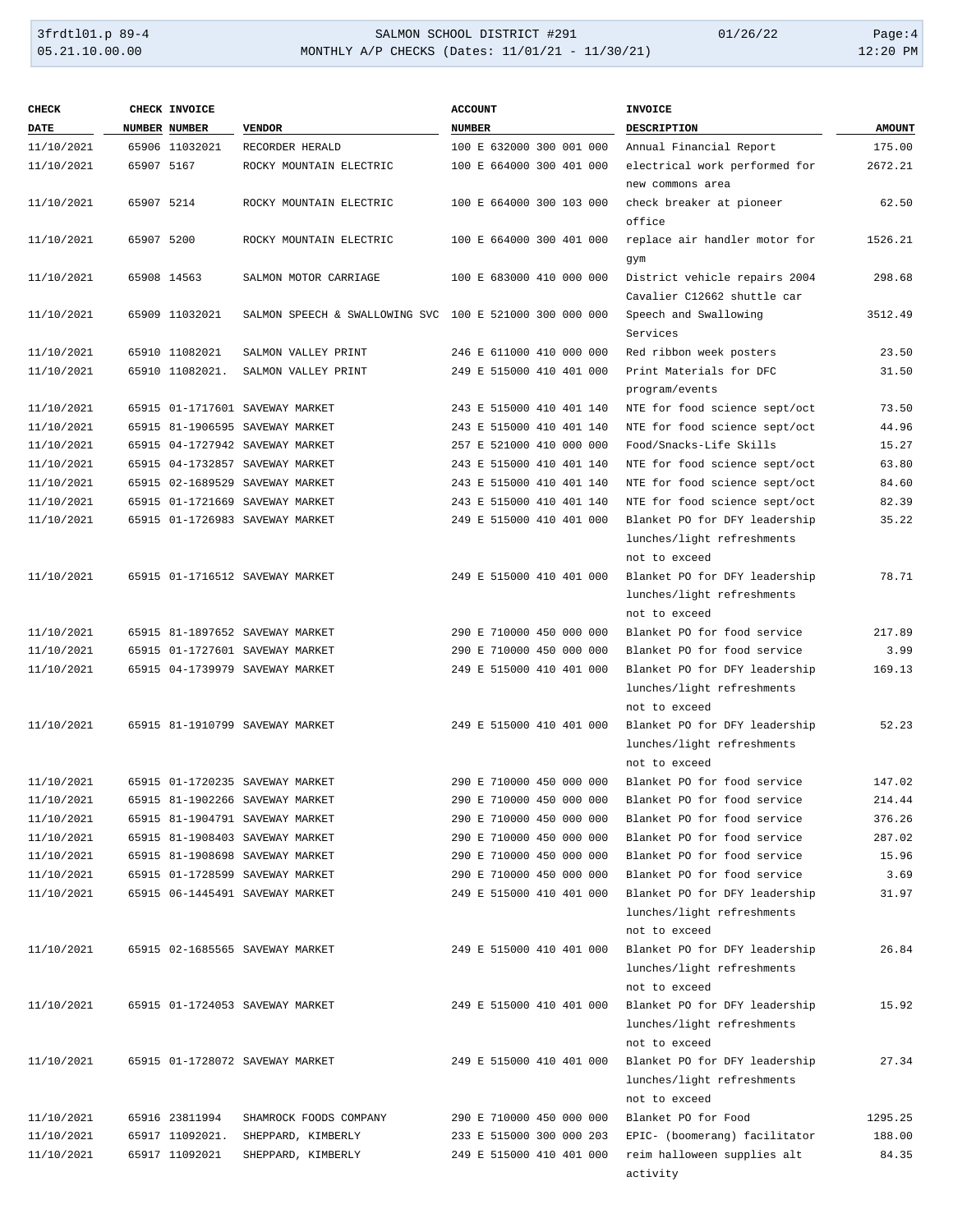| <b>CHECK</b> |           | CHECK INVOICE        |                                                         | <b>ACCOUNT</b>           | <b>INVOICE</b>                |               |
|--------------|-----------|----------------------|---------------------------------------------------------|--------------------------|-------------------------------|---------------|
| <b>DATE</b>  |           | <b>NUMBER NUMBER</b> | <b>VENDOR</b>                                           | <b>NUMBER</b>            | DESCRIPTION                   | <b>AMOUNT</b> |
| 11/10/2021   |           |                      | 65917 09-1731249 SHEPPARD, KIMBERLY                     | 249 E 515000 410 401 000 | Reim LR DFY                   | 49.26         |
| 11/10/2021   |           | 65917 11082021A      | SHEPPARD, KIMBERLY                                      | 246 E 611000 410 000 000 | Reim for Red ribbon week      | 70.63         |
|              |           |                      |                                                         |                          | supplies-K. Sheppard          |               |
| 11/10/2021   |           | 65918 11042021       | STEELE MEMORIAL MEDICAL CENTER 100 E 521000 300 000 000 |                          | PT & OT Services (October)    | 9633.75       |
| 11/10/2021   |           | 65919 I-5095         | STRICTLY SPRINKLERS INC.                                | 100 E 665000 300 000 000 | Winterize sprinkler system    | 250.00        |
| 11/10/2021   |           | 65920 117680         | TOTE UNLIMITED                                          | 100 E 532000 410 401 121 | Performance Wear Items (See   | 710.12        |
|              |           |                      |                                                         |                          | attached)                     |               |
| 11/12/2021   |           | 65921 11032021       | HILTON GARDEN INN DOWNTOWN BOI 100 E 651000 380 001 000 |                          | 5 Rooms for ISBA Conference   | 1176.00       |
|              |           |                      |                                                         |                          | (Nov. 17th & 18th)            |               |
| 11/23/2021   |           | 65922 F524759        | BRYSON SALES AND SERVICE INC                            | 424 E 681000 500 000 000 | New Bus PO# 0012100566 (20-21 | 126000.00     |
|              |           |                      |                                                         |                          | FY)                           |               |
| 11/23/2021   |           |                      | 65923 20211123AD AFLAC GROUP INSURANCE                  | 257 L 218510 000 000 000 | Payroll accrual               | 16.12         |
| 11/23/2021   |           |                      | 65923 20211123AD AFLAC GROUP INSURANCE                  | 100 L 218600 000 000 000 | Payroll accrual               | 119.12        |
| 11/23/2021   |           |                      | 65923 20211123AD AFLAC GROUP INSURANCE                  | 257 L 218510 000 000 000 | Payroll accrual               | 8.65          |
| 11/23/2021   |           |                      | 65923 20211123BD AFLAC GROUP INSURANCE                  | 100 L 218510 000 000 000 | Payroll accrual               | 260.20        |
| 11/23/2021   |           |                      | 65923 20211123BD AFLAC GROUP INSURANCE                  | 100 L 218510 000 000 000 | Payroll accrual               | 235.60        |
| 11/23/2021   |           | 65924 52607          | AGEDNET.COM                                             | 231 E 515000 410 401 000 | Subscription                  | 465.00        |
| 11/23/2021   |           |                      | 65925 144T-MVTQ- AMAZON CAPITAL SERVICES                | 243 E 515000 410 401 143 | Supplies for S. Nelson        | 402.06        |
| 11/23/2021   |           | 65926 71291          | ANDERSON, JULIAN & HULL LLP                             | 100 E 631000 300 001 000 | General Representation        | 117.00        |
| 11/23/2021   |           | 65927 11112021       | ASHTON LOG CABINS                                       | 100 E 531000 380 401 000 | Room for bus driver           | 149.00        |
| 11/23/2021   |           |                      | 65928 7700012094 BIRDS LES SCHWAB TIRE CENTER           | 100 E 681000 315 000 085 | Bus Repairs 20-1 siping on    | 180.00        |
|              |           |                      |                                                         |                          | all 6 tires                   |               |
| 11/23/2021   |           | 65929 181988         | BRYSON SALES AND SERVICE INC                            | 100 E 681000 410 000 085 | Bus Parts 22-1 brow pocket    | 149.12        |
|              |           |                      |                                                         |                          | barrier, pocket holder        |               |
| 11/23/2021   |           | 65929 181987         | BRYSON SALES AND SERVICE INC                            | 100 E 681000 410 000 085 | Bus Parts 14-1 4 ea wheel     | 637.16        |
| 11/23/2021   |           | 65929 181762         | BRYSON SALES AND SERVICE INC                            | 100 E 681000 410 000 085 | Bus Parts 16-1 gas springs    | 158.53        |
|              |           |                      |                                                         |                          | for rear door, block heater.  |               |
|              |           |                      |                                                         |                          | fuel filter                   |               |
| 11/23/2021   |           | 65929 181763         | BRYSON SALES AND SERVICE INC                            | 100 E 681000 410 000 085 | Bus parts 18-1 brake pads     | 191.46        |
| 11/23/2021   |           | 65930 11152021       | BUCHANAN, DANA                                          | 100 E 681000 340 000 000 | In lieu of transportation for | 44.50         |
|              |           |                      |                                                         |                          | September and October 2021    |               |
|              |           |                      |                                                         |                          | Buchanan                      |               |
| 11/23/2021   |           | 65931 186406         | BUCK'S BAGS                                             | 100 E 531000 410 401 150 | VB Uniforms                   | 2850.00       |
| 11/23/2021   |           | 65932 248119         | CARRANZA, SELENA                                        | 100 E 621000 305 401 000 | CNA class/ BLS CPR            | 79.95         |
| 11/23/2021   |           | 65933 11182021       | CLAY EWELL EDUCATION SERVICES                           | 231 E 515000 410 401 000 | AET Subscription              | 325.00        |
| 11/23/2021   |           |                      | 65934 20211123AD DELTA DENTAL OF IDAHO                  | 100 L 218600 000 000 000 | Payroll accrual-DDent         | 695.91        |
| 11/23/2021   |           |                      | 65934 20211123AD DELTA DENTAL OF IDAHO                  | 251 L 218600 000 000 000 | Payroll accrual-DDent         | 32.93         |
| 11/23/2021   |           |                      | 65934 20211123AD DELTA DENTAL OF IDAHO                  | 257 L 218600 000 000 000 | Payroll accrual-DDent         | 122.50        |
| 11/23/2021   |           |                      | 65934 20211123AD DELTA DENTAL OF IDAHO                  | 290 L 218600 000 000 000 | Payroll accrual-DDent         | 98.79         |
| 11/23/2021   |           |                      | 65934 20211123AD DELTA DENTAL OF IDAHO                  | 260 L 218600 000 000 000 | Payroll accrual-DDent         | 32.93         |
| 11/23/2021   |           |                      | 65934 20211123AD DELTA DENTAL OF IDAHO                  | 254 L 218600 000 000 000 | Payroll accrual-DDent         | 32.93         |
| 11/23/2021   |           |                      | 65934 20211123BD DELTA DENTAL OF IDAHO                  | 100 L 218600 000 000 000 | Payroll accrual-DDent         | 2140.63       |
| 11/23/2021   |           |                      | 65934 20211123BD DELTA DENTAL OF IDAHO                  | 251 L 218600 000 000 000 | Payroll accrual-DDent         | 65.86         |
| 11/23/2021   |           | 65935 14337          | DIAMOND CREEK COMPANY                                   | 100 E 531000 410 401 152 | Coaching shirts/caps          | 220.50        |
| 11/23/2021   |           | 65936 305737         | FORMAL FASHIONS INC.                                    | 100 E 532000 410 401 121 | Dress & Tuxedo Separates      | 5261.76       |
| 11/23/2021   |           | 65937 11152021       | FOWLER, JOSHUA                                          | 100 E 661000 115 000 000 | Lunch Clean Up                | 153.00        |
| 11/23/2021   |           | 65938 4054632        | GEM STATE PAPER & SUPPLY CO                             | 290 E 710000 450 000 000 | Blanket Po for Paper Products | 159.23        |
| 11/23/2021   |           | 65938 11172021       | GEM STATE PAPER & SUPPLY CO                             | 100 E 665000 410 000 000 | salt                          | 770.52        |
| 11/23/2021   | 65939 381 |                      | GREG ROACH GRADING, INC.                                | 100 E 665000 300 000 000 | clean ditch for drainage      | 300.00        |
| 11/23/2021   |           |                      | 65940 20211123AD IDAHO DEPT OF LABOR PAYMENT CO         | 100 L 218900 000 000 000 | Payroll accrual               | 89.88         |
| 11/23/2021   |           | 65941 20211123BD IEA |                                                         | 100 L 218905 000 000 000 | Payroll accrual               | 56.95         |
| 11/23/2021   |           | 65941 20211123AD IEA |                                                         | 100 L 218905 000 000 000 | Payroll accrual               | 2235.88       |
| 11/23/2021   |           | 65941 20211123AD IEA |                                                         | 251 L 218905 000 000 000 | Payroll accrual               | 62.91         |
| 11/23/2021   |           | 65941 20211123AD IEA |                                                         | 231 L 218905 000 000 000 | Payroll accrual               | 51.77         |
| 11/23/2021   |           |                      | 65942 20211123AD LEMHI COUNTY SHERIFF                   | 257 L 218900 000 000 000 | Payroll deduction             | 80.12         |
| 11/23/2021   |           |                      | 65942 20211123AD LEMHI COUNTY SHERIFF                   | 277 L 218900 000 000 000 | Payroll deduction             | 21.00         |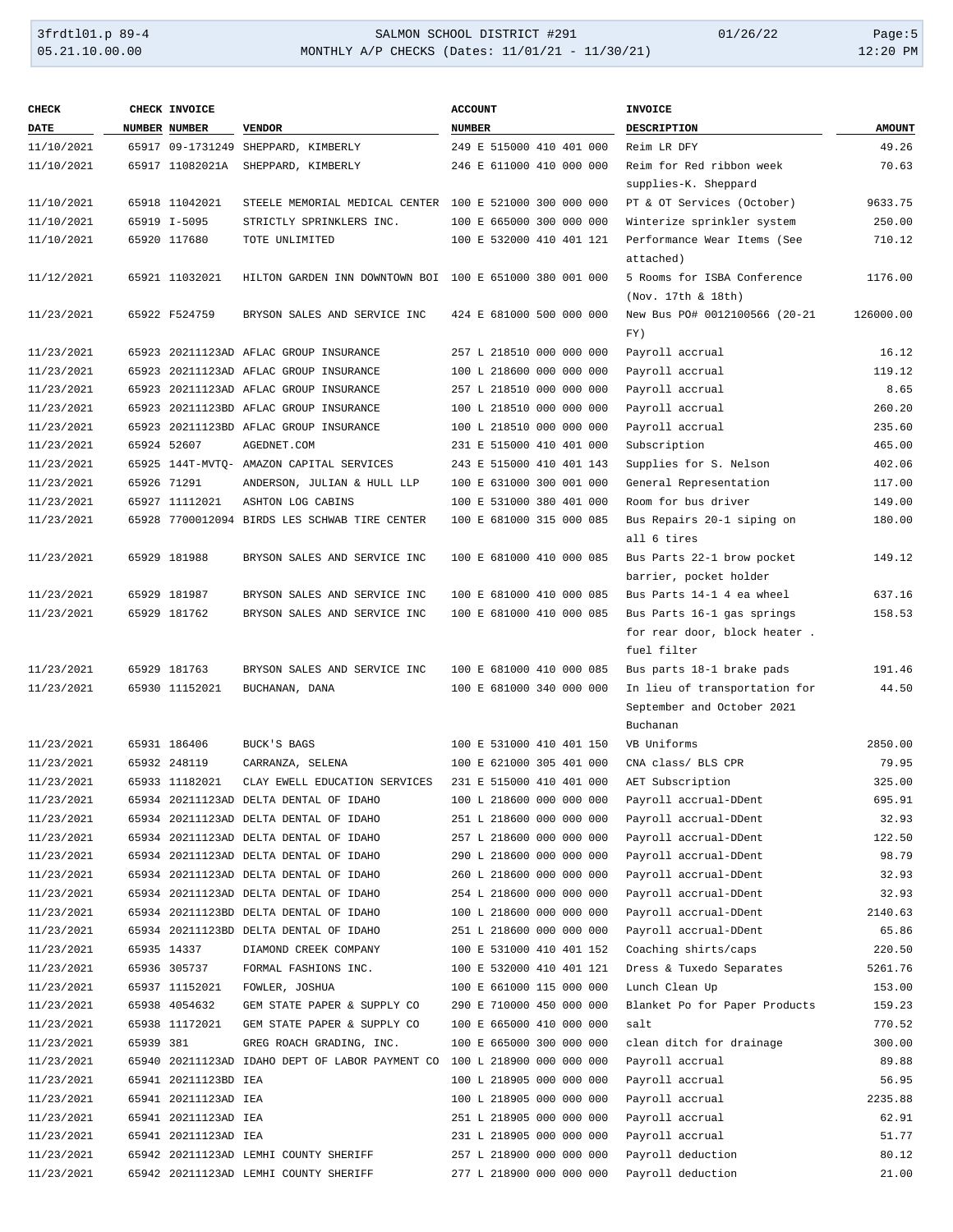| <b>CHECK</b>                |            | CHECK INVOICE                         |                                                | <b>ACCOUNT</b>           | <b>INVOICE</b>                                        |               |
|-----------------------------|------------|---------------------------------------|------------------------------------------------|--------------------------|-------------------------------------------------------|---------------|
| DATE                        |            | NUMBER NUMBER                         | <b>VENDOR</b>                                  | <b>NUMBER</b>            | <b>DESCRIPTION</b>                                    | <b>AMOUNT</b> |
| 11/23/2021                  |            | 65943 140112215                       | MEADOW GOLD BOISE DEAN DAIRY                   | 290 E 710000 450 000 000 | Blanket PO for Milk Products                          | 178.29        |
| 11/23/2021                  |            | 65943 140112217                       | MEADOW GOLD BOISE DEAN DAIRY                   | 290 E 710000 450 000 000 | Blanket PO for Milk Products                          | 224.72        |
| 11/23/2021                  |            | 65944 248118                          | MILDON, CARSON                                 | 100 E 621000 305 401 000 | CNA class/ BLS CPR                                    | 79.95         |
| 11/23/2021                  |            |                                       | 65945 20211123BD NCPERS GROUP LIFE INS         | 100 L 218700 000 000 000 | Payroll accrual                                       | 192.00        |
| 11/23/2021                  |            |                                       | 65945 20211123BD NCPERS GROUP LIFE INS         | 231 L 218700 000 000 000 | Payroll accrual                                       | 16.00         |
| 11/23/2021                  |            |                                       | 65945 20211123AD NCPERS GROUP LIFE INS         | 100 L 218700 000 000 000 | Payroll accrual                                       | 48.00         |
| 11/23/2021                  |            |                                       | 65945 20211123AD NCPERS GROUP LIFE INS         | 257 L 218700 000 000 000 | Payroll accrual                                       | 16.00         |
| 11/23/2021                  |            |                                       | 65946 20211123AD NEBRASKA CHILD SUPPORT PAYMNT | 100 L 218900 000 000 000 | R BRADSHAW AR24P7HNGDYZL                              | 853.00        |
| 11/23/2021                  |            |                                       | 65947 951-932151 OXFORD SUITES                 | 271 E 621000 385 000 000 | Superintendent Network                                | 109.00        |
| 11/23/2021                  |            | 65948 769406                          | PACE, AMBER                                    | 249 E 515000 410 401 000 | Reimbursement light                                   | 37.96         |
|                             |            |                                       |                                                |                          | refreshments                                          |               |
| 11/23/2021                  |            | 65949 11152021                        | PAINTER, VICTORIA                              | 100 E 681000 340 000 000 | In lieu of transportation for<br>October 2021 Painter | 12.46         |
| 11/23/2021                  |            | 65950 11152021                        | PALMER, SUZY                                   | 290 E 710000 450 000 000 | Reim for food service                                 | 76.52         |
| 11/23/2021                  | 65951 3736 |                                       | PEPS SEPTIC PLUMBING                           | 100 E 512000 300 103 000 | (Pioneer)- portapotty                                 | 140.00        |
|                             |            |                                       |                                                |                          | cleaning x4                                           |               |
| 11/23/2021                  | 65951 3472 |                                       | PEPS SEPTIC PLUMBING                           | 100 E 531000 310 401 152 | Portapotty rental HS-FB                               | 200.00        |
| 11/23/2021                  | 65952 1005 |                                       | PINS & TIPS                                    | 249 E 515000 300 401 000 | Two hours bowling alley                               | 350.00        |
|                             |            |                                       |                                                |                          | rental                                                |               |
| 11/23/2021                  |            | 65953 11222021                        | RECORDER HERALD                                | 249 E 515000 300 401 000 | Display ad haunted house &                            | 109.68        |
|                             |            |                                       |                                                |                          | short pay                                             |               |
| 11/23/2021                  |            | 65954 11192021                        | RISE BROADBAND                                 | 245 E 632000 300 000 000 | Web Hosting, Salmon School                            | 24.00         |
|                             |            |                                       |                                                |                          | District Blanket PO                                   |               |
| 11/23/2021                  |            | 65955 11152021                        | SALMON BUS SHOP                                | 100 E 532000 380 401 121 | Music travel see attached                             | 822.68        |
| 11/23/2021                  |            | 65956 27012                           | SALMON RIVER PROPANE                           | 100 E 664000 300 491 000 | Alt School heater repair                              | 192.51        |
| 11/23/2021                  |            |                                       | 65957 3081039003 SCHOOL SPECIALTY INC.         | 100 E 515000 410 401 000 | SJSHS Supplies                                        | 130.38        |
| 11/23/2021                  |            | 65958 24162066                        | SHAMROCK FOODS COMPANY                         | 290 E 710000 450 000 000 | Blanket PO for food                                   | 953.71        |
| 11/23/2021                  |            | 65958 24144832                        | SHAMROCK FOODS COMPANY                         | 290 E 710000 450 000 000 | Blanket PO for food                                   | 528.13        |
| 11/29/2021                  |            | 65958 24144832                        | SHAMROCK FOODS COMPANY                         | 290 E 710000 450 000 000 | Blanket PO for food                                   | $-528.13$     |
| 11/29/2021                  |            | 65958 24162066                        | SHAMROCK FOODS COMPANY                         | 290 E 710000 450 000 000 | Blanket PO for food                                   | $-953.71$     |
| 11/23/2021                  |            | 65959 11182021                        | SKYWARD ACCOUNTING DEPT INC.                   | 100 E 632000 300 001 000 | Digicert SSL Certificates                             | 429.85        |
| 11/23/2021                  |            |                                       | 65960 20211123BD STATE IDAHO DEPT OF EDUCATION | 100 E 632000 310 001 000 | Payroll accrual                                       | 28.10         |
| 11/23/2021                  |            |                                       | 65960 20211123AD STATE IDAHO DEPT OF EDUCATION | 100 E 632000 310 001 000 | Payroll accrual                                       | 0.15          |
| 11/23/2021                  |            | 65961 135164                          | SUPREME SCHOOL SUPPLY CO                       | 100 E 512000 410 103 000 | Tardy Slip Books- Shipping &<br>Handling              | 55.95         |
| 11/23/2021                  |            |                                       | 65962 20211123AD UNITED HERITAGE LIFE INS CO   | 100 L 218600 000 000 000 | Payroll accrual                                       | 231.00        |
| 11/23/2021                  |            |                                       | 65962 20211123AD UNITED HERITAGE LIFE INS CO   | 251 L 218600 000 000 000 | Payroll accrual                                       | 8.70          |
| 11/23/2021                  |            |                                       | 65962 20211123AD UNITED HERITAGE LIFE INS CO   | 257 L 218600 000 000 000 | Payroll accrual                                       | 41.07         |
| 11/23/2021                  |            |                                       | 65962 20211123AD UNITED HERITAGE LIFE INS CO   | 290 L 218600 000 000 000 | Payroll accrual                                       | 17.40         |
| 11/23/2021                  |            |                                       | 65962 20211123AD UNITED HERITAGE LIFE INS CO   | 260 L 218600 000 000 000 | Payroll accrual                                       | 8.70          |
| 11/23/2021                  |            |                                       | 65962 20211123AD UNITED HERITAGE LIFE INS CO   | 254 L 218600 000 000 000 | Payroll accrual                                       | 17.41         |
| 11/23/2021                  |            |                                       | 65962 20211123BD UNITED HERITAGE LIFE INS CO   | 100 L 218600 000 000 000 | Payroll accrual                                       | 508.16        |
| 11/23/2021                  |            |                                       | 65962 20211123BD UNITED HERITAGE LIFE INS CO   | 231 L 218600 000 000 000 | Payroll accrual                                       | 8.70          |
| 11/23/2021                  |            |                                       | 65962 20211123BD UNITED HERITAGE LIFE INS CO   | 251 L 218600 000 000 000 | Payroll accrual                                       | 17.41         |
| 11/23/2021                  |            | 65963 11102021                        | VERIZON WIRELESS                               | 245 E 632000 350 000 000 | Verizon Blanket PO                                    | 145.48        |
| 11/29/2021                  |            | 65964 11292021                        | HUMAN DYNAMICS & DIAGNOSTICS                   | 260 E 521000 310 000 000 | Missed/ resubmission units                            | 453.00        |
| 11/29/2021                  |            | 65964 11292021.                       | HUMAN DYNAMICS & DIAGNOSTICS                   | 260 E 521000 310 000 000 | October HD Services                                   | 9266.00       |
| 11/29/2021                  |            | 65965 11292021                        | LEMHI VALLEY SOCIAL SERVICES                   | 260 E 521000 310 000 000 | October services                                      | 24396.00      |
| 11/29/2021                  |            | 65966 24144832                        | SHAMROCK FOODS COMPANY                         | 290 E 710000 450 000 000 | Blanket PO for food                                   | 497.85        |
| 11/29/2021                  |            | 65966 24162066                        | SHAMROCK FOODS COMPANY                         | 290 E 710000 450 000 000 | Blanket PO for food                                   | 754.62        |
| 11/29/2021                  |            | 65967 24162066a                       | SHAMROCK FOODS COMPANY                         | 290 E 710000 410 000 000 | Blanket Po for supplies                               | 199.09        |
| 11/29/2021                  |            | 65967 24144832a                       | SHAMROCK FOODS COMPANY                         | 290 E 710000 410 000 000 | Blanket Po for supplies                               | 28.57         |
| 11/09/2021 202100079 111021 |            |                                       | IDAHO STATE TAX COMMISSION                     | 100 L 223100 000 000 000 | October Sales Tax                                     | 192.46        |
| 11/09/2021 202100079 111021 |            |                                       | IDAHO STATE TAX COMMISSION                     | 100 E 531000 300 401 000 | October Sales Tax                                     | 214.70        |
| 11/09/2021 202100079 111021 |            |                                       | IDAHO STATE TAX COMMISSION                     | 290 E 710000 390 000 000 | October Sales Tax                                     | 4.38          |
|                             |            | 11/23/2021 202100080 20211123AD PERSI |                                                | 277 L 218500 000 000 000 | Payroll accrual                                       | 53.51         |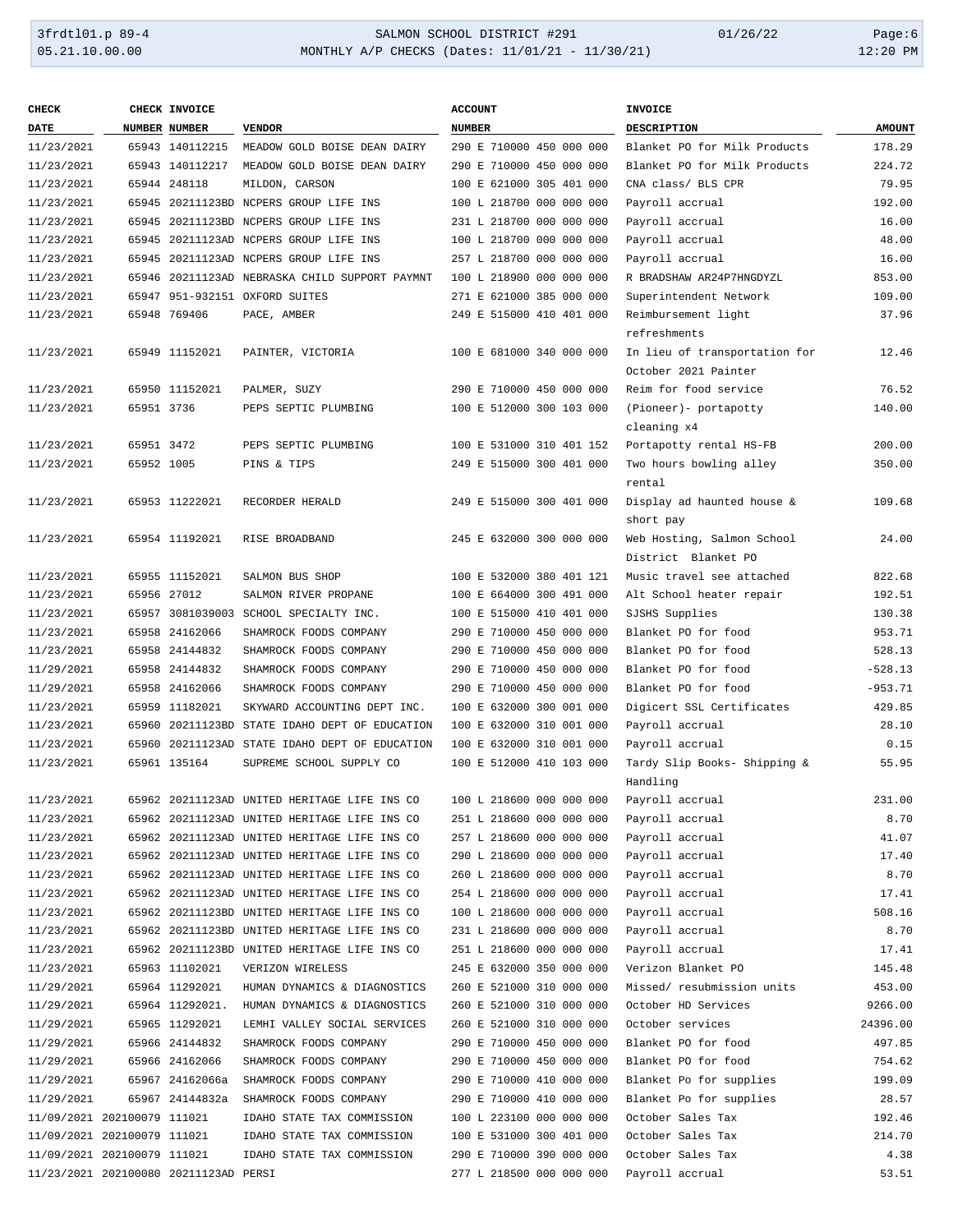| <b>CHECK</b> | CHECK INVOICE                         |                                                      | <b>ACCOUNT</b>           | INVOICE                  |               |
|--------------|---------------------------------------|------------------------------------------------------|--------------------------|--------------------------|---------------|
| <b>DATE</b>  | <b>NUMBER NUMBER</b>                  | <b>VENDOR</b>                                        | <b>NUMBER</b>            | <b>DESCRIPTION</b>       | <b>AMOUNT</b> |
|              | 11/23/2021 202100080 20211123AF PERSI |                                                      | 277 L 218500 000 000 000 | Payroll accrual PERSI SL | 0.00          |
|              | 11/23/2021 202100080 20211123AF PERSI |                                                      | 277 L 218500 000 000 000 | Payroll accrual PERSI    | 89.20         |
|              |                                       | 11/23/2021 202100081 20211123AD STATE TAX COMMISSION | 100 L 218400 000 000 000 | Payroll accrual          | 4.59          |
|              |                                       | 11/23/2021 202100081 20211123AD STATE TAX COMMISSION | 277 L 218400 000 000 000 | Payroll accrual          | 11.41         |
|              | 11/23/2021 202100082 20211123AD EFTPS |                                                      | 100 L 218100 000 000 000 | Payroll accrual          | 292.96        |
|              | 11/23/2021 202100082 20211123AD EFTPS |                                                      | 277 L 218100 000 000 000 | Payroll accrual          | 660.44        |
|              | 11/23/2021 202100082 20211123AD EFTPS |                                                      | 100 L 218300 000 000 000 | Payroll accrual          | 101.95        |
|              | 11/23/2021 202100082 20211123AD EFTPS |                                                      | 277 L 218300 000 000 000 | Payroll accrual          | 254.93        |
|              | 11/23/2021 202100082 20211123AD EFTPS |                                                      | 100 L 218200 000 000 000 | Payroll accrual          | 68.52         |
|              | 11/23/2021 202100082 20211123AD EFTPS |                                                      | 277 L 218200 000 000 000 | Payroll accrual          | 154.46        |
|              | 11/23/2021 202100082 20211123AF EFTPS |                                                      | 100 L 218100 000 000 000 | Payroll accrual          | 292.96        |
|              | 11/23/2021 202100082 20211123AF EFTPS |                                                      | 277 L 218100 000 000 000 | Payroll accrual          | 660.44        |
|              | 11/23/2021 202100082 20211123AF EFTPS |                                                      | 100 L 218200 000 000 000 | Payroll accrual          | 68.52         |
|              | 11/23/2021 202100082 20211123AF EFTPS |                                                      | 277 L 218200 000 000 000 | Payroll accrual          | 154.46        |
|              |                                       | 11/23/2021 202100083 20211123AD BLUE CROSS OF IDAHO  | 100 L 218600 000 000 000 | Payroll accrual          | 2175.41       |
|              |                                       | 11/23/2021 202100083 20211123AD BLUE CROSS OF IDAHO  | 245 L 218600 000 000 000 | Payroll accrual          | 700.64        |
|              |                                       | 11/23/2021 202100083 20211123AD BLUE CROSS OF IDAHO  |                          |                          |               |
|              |                                       |                                                      | 260 L 218600 000 000 000 | Payroll accrual          | 875.80        |
|              |                                       | 11/23/2021 202100083 20211123AF BLUE CROSS OF IDAHO  | 100 L 218600 000 000 000 | Payroll accrual          | 13757.07      |
|              |                                       | 11/23/2021 202100083 20211123AF BLUE CROSS OF IDAHO  | 251 L 218600 000 000 000 | Payroll accrual          | 1678.65       |
|              |                                       | 11/23/2021 202100083 20211123AF BLUE CROSS OF IDAHO  | 257 L 218600 000 000 000 | Payroll accrual          | 2361.30       |
|              |                                       | 11/23/2021 202100083 20211123AF BLUE CROSS OF IDAHO  | 258 L 218600 000 000 000 | Payroll accrual          | 279.77        |
|              |                                       | 11/23/2021 202100083 20211123AF BLUE CROSS OF IDAHO  | 290 L 218600 000 000 000 | Payroll accrual          | 1678.65       |
|              |                                       | 11/23/2021 202100083 20211123AF BLUE CROSS OF IDAHO  | 245 L 218600 000 000 000 | Payroll accrual          | 447.64        |
|              |                                       | 11/23/2021 202100083 20211123AF BLUE CROSS OF IDAHO  | 260 L 218600 000 000 000 | Payroll accrual          | 1119.10       |
|              |                                       | 11/23/2021 202100083 20211123AF BLUE CROSS OF IDAHO  | 254 L 218600 000 000 000 | Payroll accrual          | 559.55        |
|              | 11/23/2021 202100084 20211123AD PERSI |                                                      | 100 L 218500 000 000 000 | Payroll accrual          | 543.17        |
|              | 11/23/2021 202100084 20211123AD PERSI |                                                      | 100 L 218500 000 000 000 | Payroll accrual          | 350.00        |
|              | 11/23/2021 202100084 20211123AD PERSI |                                                      | 257 L 218500 000 000 000 | Payroll accrual          | 150.00        |
|              | 11/23/2021 202100084 20211123AF PERSI |                                                      | 100 L 218500 000 000 000 | Payroll accrual          | 0.00          |
|              | 11/23/2021 202100084 20211123BD PERSI |                                                      | 257 L 218500 000 000 000 | Payroll accrual          | 418.32        |
|              | 11/23/2021 202100084 20211123BD PERSI |                                                      | 100 L 218500 000 000 000 | Payroll accrual          | 3964.89       |
|              | 11/23/2021 202100084 20211123BD PERSI |                                                      | 251 L 218500 000 000 000 | Payroll accrual          | 274.96        |
|              | 11/23/2021 202100084 20211123BD PERSI |                                                      | 241 L 218500 000 000 000 | Payroll accrual          | 3.58          |
|              | 11/23/2021 202100084 20211123BD PERSI |                                                      | 258 L 218500 000 000 000 | Payroll accrual          | 35.67         |
|              | 11/23/2021 202100084 20211123BD PERSI |                                                      | 290 L 218500 000 000 000 | Payroll accrual          | 269.57        |
|              | 11/23/2021 202100084 20211123BD PERSI |                                                      | 245 L 218500 000 000 000 | Payroll accrual          | 156.78        |
|              | 11/23/2021 202100084 20211123BD PERSI |                                                      | 260 L 218500 000 000 000 | Payroll accrual          | 192.92        |
|              | 11/23/2021 202100084 20211123BD PERSI |                                                      | 277 L 218500 000 000 000 | Payroll accrual          | 543.42        |
|              | 11/23/2021 202100084 20211123BD PERSI |                                                      | 254 L 218500 000 000 000 | Payroll accrual          | 68.27         |
|              | 11/23/2021 202100084 20211123BF PERSI |                                                      | 257 L 218500 000 000 000 | Payroll accrual PERSI SL | 0.00          |
|              | 11/23/2021 202100084 20211123BF PERSI |                                                      | 100 L 218500 000 000 000 | Payroll accrual PERSI SL | 0.00          |
|              | 11/23/2021 202100084 20211123BF PERSI |                                                      | 251 L 218500 000 000 000 | Payroll accrual PERSI SL | 0.00          |
|              | 11/23/2021 202100084 20211123BF PERSI |                                                      | 241 L 218500 000 000 000 | Payroll accrual PERSI SL | 0.00          |
|              | 11/23/2021 202100084 20211123BF PERSI |                                                      | 258 L 218500 000 000 000 | Payroll accrual PERSI SL | 0.00          |
|              | 11/23/2021 202100084 20211123BF PERSI |                                                      | 290 L 218500 000 000 000 | Payroll accrual PERSI SL | 0.00          |
|              | 11/23/2021 202100084 20211123BF PERSI |                                                      | 245 L 218500 000 000 000 | Payroll accrual PERSI SL | 0.00          |
|              | 11/23/2021 202100084 20211123BF PERSI |                                                      | 260 L 218500 000 000 000 | Payroll accrual PERSI SL | 0.00          |
|              | 11/23/2021 202100084 20211123BF PERSI |                                                      | 277 L 218500 000 000 000 | Payroll accrual PERSI SL | 0.00          |
|              | 11/23/2021 202100084 20211123BF PERSI |                                                      | 254 L 218500 000 000 000 | Payroll accrual PERSI SL | 0.00          |
|              |                                       |                                                      |                          |                          |               |
|              | 11/23/2021 202100084 20211123BF PERSI |                                                      | 257 L 218500 000 000 000 | Payroll accrual PERSI    | 697.57        |
|              | 11/23/2021 202100084 20211123BF PERSI |                                                      | 100 L 218500 000 000 000 | Payroll accrual PERSI    | 6611.79       |
|              | 11/23/2021 202100084 20211123BF PERSI |                                                      | 251 L 218500 000 000 000 | Payroll accrual PERSI    | 458.52        |
|              | 11/23/2021 202100084 20211123BF PERSI |                                                      | 241 L 218500 000 000 000 | Payroll accrual PERSI    | 5.97          |
|              | 11/23/2021 202100084 20211123BF PERSI |                                                      | 258 L 218500 000 000 000 | Payroll accrual PERSI    | 59.50         |
|              | 11/23/2021 202100084 20211123BF PERSI |                                                      | 290 L 218500 000 000 000 | Payroll accrual PERSI    | 449.53        |
|              | 11/23/2021 202100084 20211123BF PERSI |                                                      | 245 L 218500 000 000 000 | Payroll accrual PERSI    | 261.44        |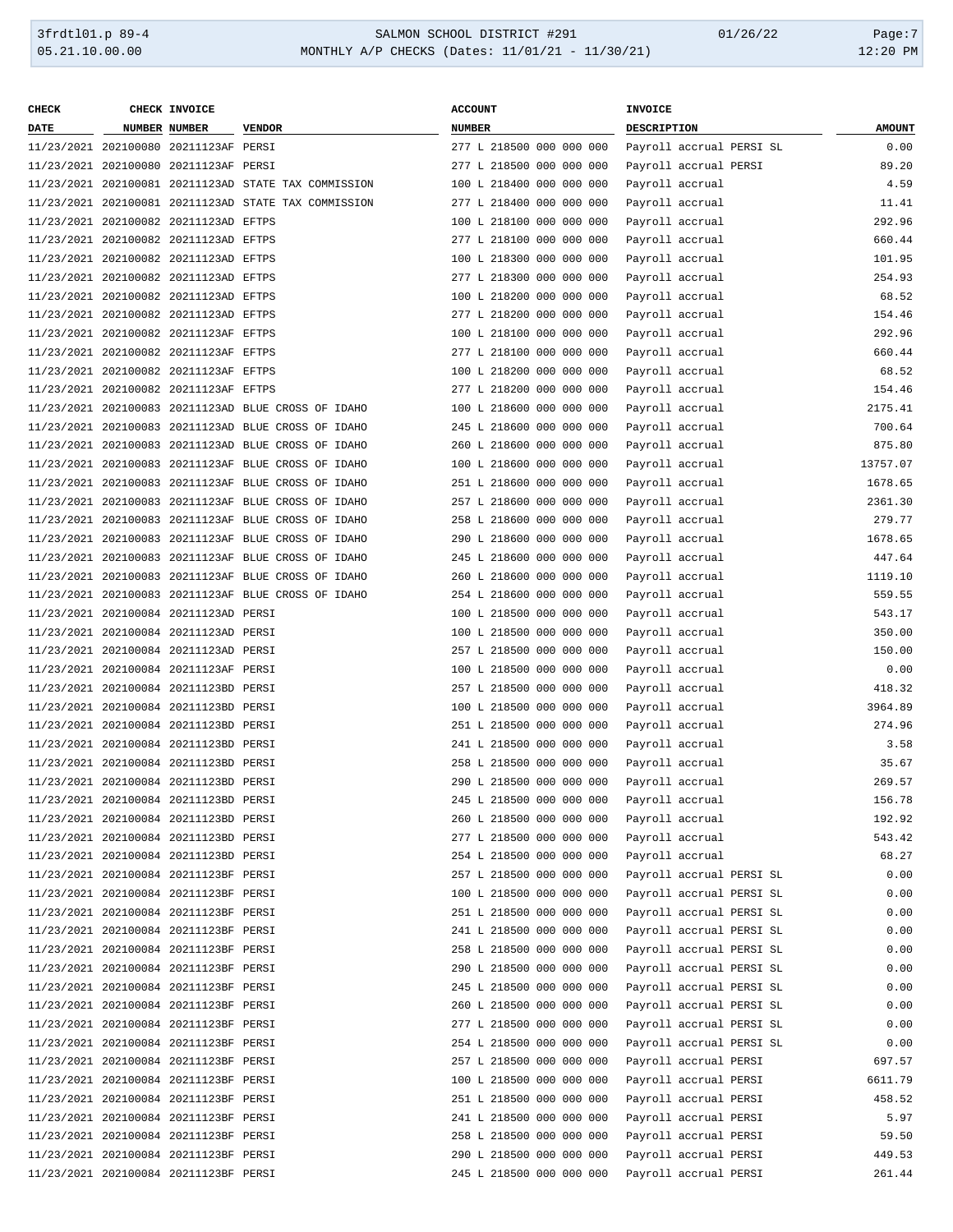| <b>CHECK</b> | CHECK INVOICE                         |                                                             | <b>ACCOUNT</b>           | INVOICE                    |               |
|--------------|---------------------------------------|-------------------------------------------------------------|--------------------------|----------------------------|---------------|
| <b>DATE</b>  | <b>NUMBER NUMBER</b>                  | <b>VENDOR</b>                                               | <b>NUMBER</b>            | DESCRIPTION                | <b>AMOUNT</b> |
|              | 11/23/2021 202100084 20211123BF PERSI |                                                             | 260 L 218500 000 000 000 | Payroll accrual PERSI      | 321.72        |
|              | 11/23/2021 202100084 20211123BF PERSI |                                                             | 277 L 218500 000 000 000 | Payroll accrual PERSI      | 906.27        |
|              | 11/23/2021 202100084 20211123BF PERSI |                                                             | 254 L 218500 000 000 000 | Payroll accrual PERSI      | 113.85        |
|              |                                       | 11/23/2021 202100085 20211123AD SALMON SCHOOL DISTRICT #291 | 100 L 218600 000 000 000 | Payroll accrual-DENTAL ADJ | $-67.20$      |
|              |                                       | 11/23/2021 202100085 20211123AD SALMON SCHOOL DISTRICT #291 | 257 L 218600 000 000 000 | Payroll accrual-DENTAL ADJ | 32.93         |
|              |                                       | 11/23/2021 202100085 20211123AD SALMON SCHOOL DISTRICT #291 | 260 L 218600 000 000 000 | Payroll accrual-DENTAL ADJ | 32.93         |
|              |                                       |                                                             | 100 L 218600 000 000 000 |                            |               |
|              |                                       | 11/23/2021 202100085 20211123AD SALMON SCHOOL DISTRICT #291 |                          | Payroll accrual-VISION ADJ | $-17.40$      |
|              |                                       | 11/23/2021 202100085 20211123AD SALMON SCHOOL DISTRICT #291 | 257 L 218600 000 000 000 | Payroll accrual-VISION ADJ | 17.40         |
|              |                                       | 11/23/2021 202100085 20211123AD SALMON SCHOOL DISTRICT #291 | 260 L 218600 000 000 000 | Payroll accrual-VISION ADJ | 17.40         |
|              |                                       | 11/23/2021 202100086 20211123AD STATE TAX COMMISSION        | 100 L 218400 000 000 000 | Payroll accrual            | 447.00        |
|              |                                       | 11/23/2021 202100086 20211123AD STATE TAX COMMISSION        | 257 L 218400 000 000 000 | Payroll accrual            | 30.00         |
|              |                                       | 11/23/2021 202100086 20211123AD STATE TAX COMMISSION        | 290 L 218400 000 000 000 | Payroll accrual            | 5.00          |
|              |                                       | 11/23/2021 202100086 20211123BD STATE TAX COMMISSION        | 100 L 218400 000 000 000 | Payroll accrual            | 407.63        |
|              |                                       | 11/23/2021 202100086 20211123BD STATE TAX COMMISSION        | 257 L 218400 000 000 000 | Payroll accrual            | 2.00          |
|              |                                       | 11/23/2021 202100086 20211123BD STATE TAX COMMISSION        | 251 L 218400 000 000 000 | Payroll accrual            | 0.00          |
|              |                                       | 11/23/2021 202100086 20211123BD STATE TAX COMMISSION        | 241 L 218400 000 000 000 | Payroll accrual            | 0.00          |
|              |                                       | 11/23/2021 202100086 20211123BD STATE TAX COMMISSION        | 290 L 218400 000 000 000 | Payroll accrual            | 0.00          |
|              |                                       | 11/23/2021 202100086 20211123BD STATE TAX COMMISSION        | 258 L 218400 000 000 000 | Payroll accrual            | 0.00          |
|              |                                       | 11/23/2021 202100086 20211123BD STATE TAX COMMISSION        | 245 L 218400 000 000 000 | Payroll accrual            | 6.40          |
|              |                                       | 11/23/2021 202100086 20211123BD STATE TAX COMMISSION        | 260 L 218400 000 000 000 | Payroll accrual            | 2.00          |
|              |                                       | 11/23/2021 202100086 20211123BD STATE TAX COMMISSION        | 277 L 218400 000 000 000 | Payroll accrual            | 10.97         |
|              |                                       | 11/23/2021 202100086 20211123BD STATE TAX COMMISSION        | 254 L 218400 000 000 000 | Payroll accrual            | 0.00          |
|              | 11/23/2021 202100087 20211123AD EFTPS |                                                             | 100 L 218300 000 000 000 | Payroll accrual            | 90.00         |
|              | 11/23/2021 202100087 20211123AD EFTPS |                                                             | 257 L 218300 000 000 000 | Payroll accrual            | 100.00        |
|              | 11/23/2021 202100087 20211123AD EFTPS |                                                             | 290 L 218300 000 000 000 | Payroll accrual            | 75.00         |
|              | 11/23/2021 202100087 20211123BD EFTPS |                                                             | 100 L 218100 000 000 000 | Payroll accrual            | 4121.82       |
|              | 11/23/2021 202100087 20211123BD EFTPS |                                                             | 257 L 218100 000 000 000 | Payroll accrual            | 394.19        |
|              | 11/23/2021 202100087 20211123BD EFTPS |                                                             | 251 L 218100 000 000 000 | Payroll accrual            | 235.87        |
|              | 11/23/2021 202100087 20211123BD EFTPS |                                                             | 241 L 218100 000 000 000 | Payroll accrual            | 3.03          |
|              | 11/23/2021 202100087 20211123BD EFTPS |                                                             | 290 L 218100 000 000 000 | Payroll accrual            | 329.57        |
|              | 11/23/2021 202100087 20211123BD EFTPS |                                                             | 258 L 218100 000 000 000 | Payroll accrual            | 30.90         |
|              | 11/23/2021 202100087 20211123BD EFTPS |                                                             | 245 L 218100 000 000 000 | Payroll accrual            | 92.31         |
|              | 11/23/2021 202100087 20211123BD EFTPS |                                                             | 260 L 218100 000 000 000 | Payroll accrual            | 114.52        |
|              | 11/23/2021 202100087 20211123BD EFTPS |                                                             | 277 L 218100 000 000 000 | Payroll accrual            | 452.20        |
|              | 11/23/2021 202100087 20211123BD EFTPS |                                                             | 254 L 218100 000 000 000 | Payroll accrual            | 57.20         |
|              | 11/23/2021 202100087 20211123BD EFTPS |                                                             | 100 L 218300 000 000 000 | Payroll accrual            | 2292.52       |
|              | 11/23/2021 202100087 20211123BD EFTPS |                                                             | 257 L 218300 000 000 000 | Payroll accrual            | 94.03         |
|              | 11/23/2021 202100087 20211123BD EFTPS |                                                             | 251 L 218300 000 000 000 | Payroll accrual            | 60.21         |
|              | 11/23/2021 202100087 20211123BD EFTPS |                                                             | 241 L 218300 000 000 000 | Payroll accrual            | 1.15          |
|              | 11/23/2021 202100087 20211123BD EFTPS |                                                             | 290 L 218300 000 000 000 | Payroll accrual            | 86.58         |
|              | 11/23/2021 202100087 20211123BD EFTPS |                                                             | 258 L 218300 000 000 000 |                            |               |
|              |                                       |                                                             |                          | Payroll accrual            | 0.00          |
|              | 11/23/2021 202100087 20211123BD EFTPS |                                                             | 245 L 218300 000 000 000 | Payroll accrual            | 80.59         |
|              | 11/23/2021 202100087 20211123BD EFTPS |                                                             | 260 L 218300 000 000 000 | Payroll accrual            | 10.88         |
|              | 11/23/2021 202100087 20211123BD EFTPS |                                                             | 277 L 218300 000 000 000 | Payroll accrual            | 144.63        |
|              | 11/23/2021 202100087 20211123BD EFTPS |                                                             | 254 L 218300 000 000 000 | Payroll accrual            | 0.00          |
|              | 11/23/2021 202100087 20211123BD EFTPS |                                                             | 100 L 218200 000 000 000 | Payroll accrual            | 963.99        |
|              | 11/23/2021 202100087 20211123BD EFTPS |                                                             | 257 L 218200 000 000 000 | Payroll accrual            | 92.18         |
|              | 11/23/2021 202100087 20211123BD EFTPS |                                                             | 251 L 218200 000 000 000 | Payroll accrual            | 55.16         |
|              | 11/23/2021 202100087 20211123BD EFTPS |                                                             | 241 L 218200 000 000 000 | Payroll accrual            | 0.71          |
|              | 11/23/2021 202100087 20211123BD EFTPS |                                                             | 290 L 218200 000 000 000 | Payroll accrual            | 77.08         |
|              | 11/23/2021 202100087 20211123BD EFTPS |                                                             | 258 L 218200 000 000 000 | Payroll accrual            | 7.22          |
|              | 11/23/2021 202100087 20211123BD EFTPS |                                                             | 245 L 218200 000 000 000 | Payroll accrual            | 21.59         |
|              | 11/23/2021 202100087 20211123BD EFTPS |                                                             | 260 L 218200 000 000 000 | Payroll accrual            | 26.79         |
|              | 11/23/2021 202100087 20211123BD EFTPS |                                                             | 277 L 218200 000 000 000 | Payroll accrual            | 105.76        |
|              | 11/23/2021 202100087 20211123BD EFTPS |                                                             | 254 L 218200 000 000 000 | Payroll accrual            | 13.38         |
|              | 11/23/2021 202100087 20211123BF EFTPS |                                                             | 100 L 218100 000 000 000 | Payroll accrual            | 4121.82       |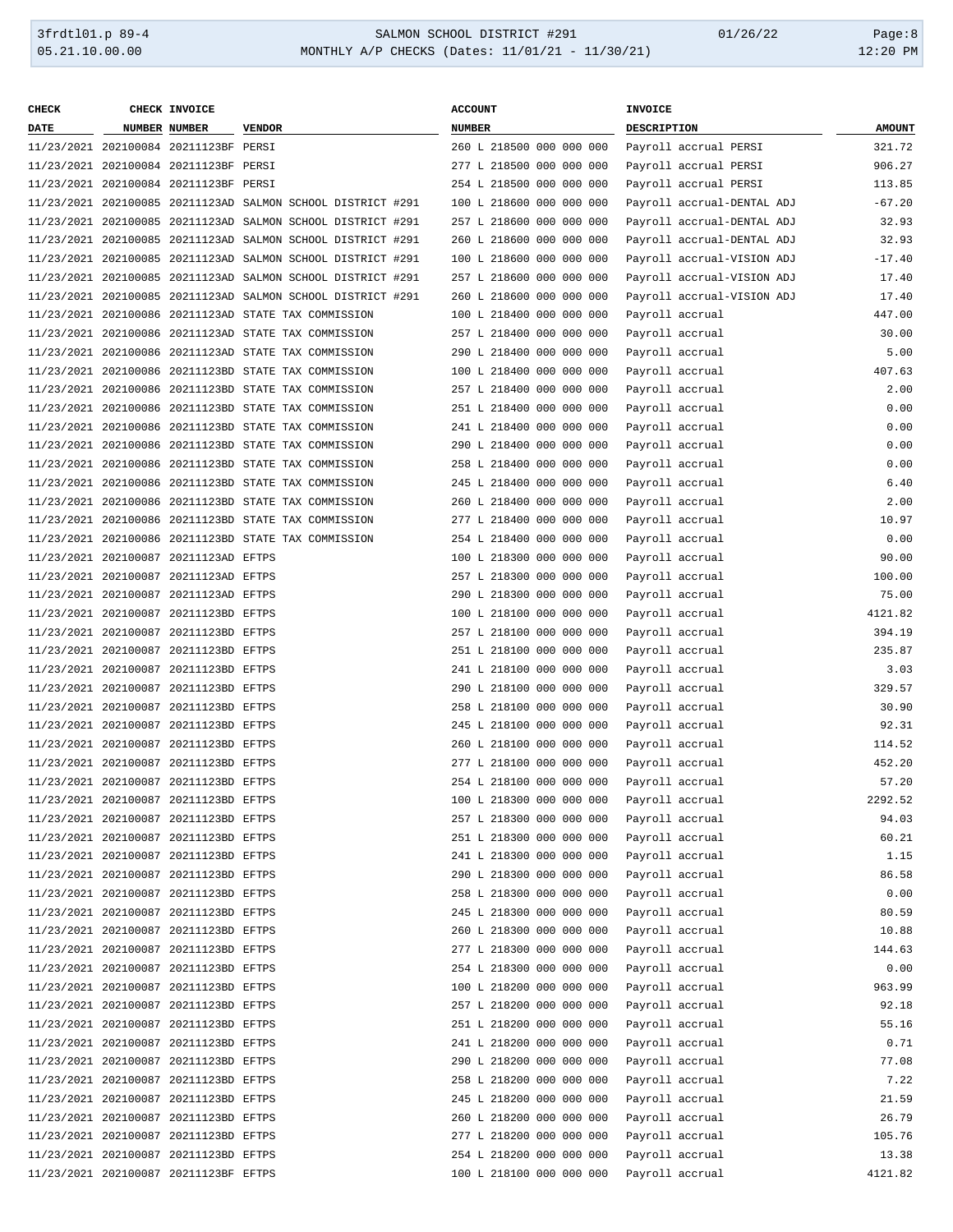| CHECK       | CHECK INVOICE                         |                                                             | <b>ACCOUNT</b>           | INVOICE                    |               |
|-------------|---------------------------------------|-------------------------------------------------------------|--------------------------|----------------------------|---------------|
| <b>DATE</b> | NUMBER NUMBER                         | <b>VENDOR</b>                                               | NUMBER                   | DESCRIPTION                | <b>AMOUNT</b> |
|             | 11/23/2021 202100087 20211123BF EFTPS |                                                             | 257 L 218100 000 000 000 | Payroll accrual            | 394.19        |
|             | 11/23/2021 202100087 20211123BF EFTPS |                                                             | 251 L 218100 000 000 000 | Payroll accrual            | 235.87        |
|             | 11/23/2021 202100087 20211123BF EFTPS |                                                             | 241 L 218100 000 000 000 | Payroll accrual            | 3.03          |
|             | 11/23/2021 202100087 20211123BF EFTPS |                                                             | 290 L 218100 000 000 000 | Payroll accrual            | 329.57        |
|             | 11/23/2021 202100087 20211123BF EFTPS |                                                             | 258 L 218100 000 000 000 | Payroll accrual            | 30.90         |
|             | 11/23/2021 202100087 20211123BF EFTPS |                                                             | 245 L 218100 000 000 000 | Payroll accrual            | 92.31         |
|             | 11/23/2021 202100087 20211123BF EFTPS |                                                             | 260 L 218100 000 000 000 | Payroll accrual            | 114.52        |
|             | 11/23/2021 202100087 20211123BF EFTPS |                                                             | 277 L 218100 000 000 000 | Payroll accrual            | 452.20        |
|             | 11/23/2021 202100087 20211123BF EFTPS |                                                             | 254 L 218100 000 000 000 | Payroll accrual            | 57.20         |
|             | 11/23/2021 202100087 20211123BF EFTPS |                                                             | 100 L 218200 000 000 000 | Payroll accrual            | 963.99        |
|             | 11/23/2021 202100087 20211123BF EFTPS |                                                             | 257 L 218200 000 000 000 | Payroll accrual            | 92.18         |
|             | 11/23/2021 202100087 20211123BF EFTPS |                                                             | 251 L 218200 000 000 000 | Payroll accrual            | 55.16         |
|             | 11/23/2021 202100087 20211123BF EFTPS |                                                             | 241 L 218200 000 000 000 | Payroll accrual            | 0.71          |
|             | 11/23/2021 202100087 20211123BF EFTPS |                                                             | 290 L 218200 000 000 000 | Payroll accrual            | 77.08         |
|             | 11/23/2021 202100087 20211123BF EFTPS |                                                             | 258 L 218200 000 000 000 | Payroll accrual            | 7.22          |
|             | 11/23/2021 202100087 20211123BF EFTPS |                                                             | 245 L 218200 000 000 000 | Payroll accrual            | 21.59         |
|             | 11/23/2021 202100087 20211123BF EFTPS |                                                             | 260 L 218200 000 000 000 | Payroll accrual            | 26.79         |
|             | 11/23/2021 202100087 20211123BF EFTPS |                                                             | 277 L 218200 000 000 000 | Payroll accrual            | 105.76        |
|             | 11/23/2021 202100087 20211123BF EFTPS |                                                             | 254 L 218200 000 000 000 | Payroll accrual            | 13.38         |
|             |                                       | 11/23/2021 202100088 20211123BD BLUE CROSS OF IDAHO         | 100 L 218600 000 000 000 | Payroll accrual            | 7407.51       |
|             |                                       | 11/23/2021 202100088 20211123BF BLUE CROSS OF IDAHO         | 100 L 218600 000 000 000 | Payroll accrual            | 25350.94      |
|             |                                       | 11/23/2021 202100088 20211123BF BLUE CROSS OF IDAHO         | 231 L 218600 000 000 000 | Payroll accrual            | 559.55        |
|             |                                       | 11/23/2021 202100088 20211123BF BLUE CROSS OF IDAHO         | 251 L 218600 000 000 000 | Payroll accrual            | 559.55        |
|             | 11/23/2021 202100089 20211123AF PERSI |                                                             | 100 L 218500 000 000 000 | Payroll accrual            | 0.00          |
|             | 11/23/2021 202100089 20211123AF PERSI |                                                             | 251 L 218500 000 000 000 | Payroll accrual            | 0.00          |
|             | 11/23/2021 202100089 20211123AF PERSI |                                                             | 231 L 218500 000 000 000 | Payroll accrual            | 0.00          |
|             | 11/23/2021 202100089 20211123AF PERSI |                                                             | 241 L 218500 000 000 000 | Payroll accrual            | 0.00          |
|             | 11/23/2021 202100089 20211123BD PERSI |                                                             | 100 L 218500 000 000 000 | Payroll accrual            | 1213.72       |
|             | 11/23/2021 202100089 20211123BD PERSI |                                                             | 241 L 218500 000 000 000 | Payroll accrual            | 14.50         |
|             | 11/23/2021 202100089 20211123BD PERSI |                                                             | 100 L 218500 000 000 000 | Payroll accrual            | 1430.00       |
|             | 11/23/2021 202100089 20211123BD PERSI |                                                             | 100 L 218500 000 000 000 | Payroll accrual            | 400.00        |
|             | 11/23/2021 202100089 20211123BF PERSI |                                                             | 241 L 218500 000 000 000 | Payroll accrual            | 0.00          |
|             | 11/23/2021 202100089 20211123CD PERSI |                                                             | 100 L 218500 000 000 000 | Payroll accrual            | 15868.38      |
|             | 11/23/2021 202100089 20211123CD PERSI |                                                             | 251 L 218500 000 000 000 | Payroll accrual            | 391.92        |
|             | 11/23/2021 202100089 20211123CD PERSI |                                                             | 231 L 218500 000 000 000 | Payroll accrual            | 335.09        |
|             | 11/23/2021 202100089 20211123CD PERSI |                                                             | 241 L 218500 000 000 000 | Payroll accrual            | 103.82        |
|             | 11/23/2021 202100089 20211123CD PERSI |                                                             | 277 L 218500 000 000 000 | Payroll accrual            | 171.84        |
|             | 11/23/2021 202100089 20211123CF PERSI |                                                             | 100 L 218500 000 000 000 | Payroll accrual PERSI SL   | 0.00          |
|             | 11/23/2021 202100089 20211123CF PERSI |                                                             | 251 L 218500 000 000 000 | Payroll accrual PERSI SL   | 0.00          |
|             | 11/23/2021 202100089 20211123CF PERSI |                                                             | 231 L 218500 000 000 000 | Payroll accrual PERSI SL   | 0.00          |
|             | 11/23/2021 202100089 20211123CF PERSI |                                                             | 241 L 218500 000 000 000 | Payroll accrual PERSI SL   | 0.00          |
|             | 11/23/2021 202100089 20211123CF PERSI |                                                             | 277 L 218500 000 000 000 | Payroll accrual PERSI SL   | 0.00          |
|             | 11/23/2021 202100089 20211123CF PERSI |                                                             | 100 L 218500 000 000 000 | Payroll accrual PERSI      | 26462.08      |
|             | 11/23/2021 202100089 20211123CF PERSI |                                                             | 251 L 218500 000 000 000 | Payroll accrual PERSI      | 653.55        |
|             | 11/23/2021 202100089 20211123CF PERSI |                                                             | 231 L 218500 000 000 000 | Payroll accrual PERSI      | 558.79        |
|             | 11/23/2021 202100089 20211123CF PERSI |                                                             | 241 L 218500 000 000 000 | Payroll accrual PERSI      | 173.13        |
|             | 11/23/2021 202100089 20211123CF PERSI |                                                             | 277 L 218500 000 000 000 | Payroll accrual PERSI      | 286.56        |
|             |                                       | 11/23/2021 202100090 20211123BD SALMON SCHOOL DISTRICT #291 | 100 L 218600 000 000 000 | Payroll accrual-DENTAL ADJ | 32.93         |
|             |                                       | 11/23/2021 202100090 20211123BD SALMON SCHOOL DISTRICT #291 | 100 L 218600 000 000 000 | Payroll accrual-VISION ADJ | 17.41         |
|             | 11/23/2021 202100091 20211123AD SEA   |                                                             | 100 L 218906 000 000 000 | Payroll accrual SEA Dues   | 101.01        |
|             | 11/23/2021 202100091 20211123AD SEA   |                                                             | 251 L 218906 000 000 000 | Payroll accrual SEA Dues   | 2.73          |
|             | 11/23/2021 202100091 20211123AD SEA   |                                                             | 231 L 218906 000 000 000 | Payroll accrual SEA Dues   | 2.73          |
|             |                                       | 11/23/2021 202100092 20211123BD STATE TAX COMMISSION        | 100 L 218400 000 000 000 | Payroll accrual            | 1779.00       |
|             |                                       | 11/23/2021 202100092 20211123BD STATE TAX COMMISSION        | 251 L 218400 000 000 000 | Payroll accrual            | 70.00         |
|             |                                       | 11/23/2021 202100092 20211123CD STATE TAX COMMISSION        | 100 L 218400 000 000 000 | Payroll accrual            | 5283.13       |
|             |                                       | 11/23/2021 202100092 20211123CD STATE TAX COMMISSION        | 251 L 218400 000 000 000 | Payroll accrual            | 216.42        |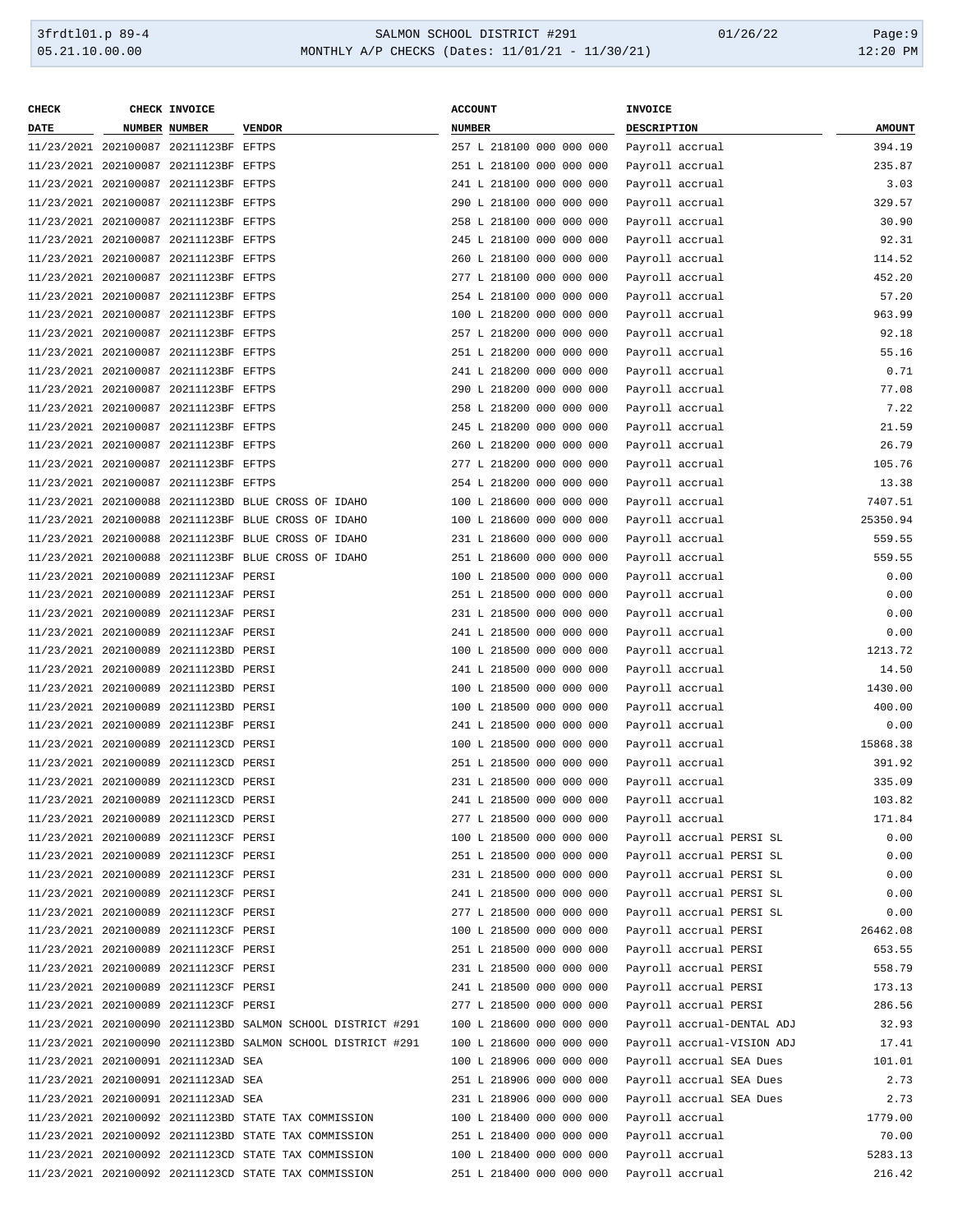| <b>CHECK</b> | CHECK INVOICE                         |                                                      | <b>ACCOUNT</b>                                 |  | INVOICE               |                       |                          |               |
|--------------|---------------------------------------|------------------------------------------------------|------------------------------------------------|--|-----------------------|-----------------------|--------------------------|---------------|
| DATE         | NUMBER NUMBER                         | <b>VENDOR</b>                                        | <b>NUMBER</b>                                  |  | DESCRIPTION           |                       |                          | <b>AMOUNT</b> |
|              |                                       | 11/23/2021 202100092 20211123CD STATE TAX COMMISSION | 231 L 218400 000 000 000                       |  | Payroll accrual       |                       |                          | 38.59         |
|              |                                       | 11/23/2021 202100092 20211123CD STATE TAX COMMISSION | 241 L 218400 000 000 000                       |  |                       | Payroll accrual       |                          | 51.10         |
|              |                                       | 11/23/2021 202100092 20211123CD STATE TAX COMMISSION | 277 L 218400 000 000 000                       |  | Payroll accrual       |                       |                          | 51.76         |
|              | 11/23/2021 202100093 20211123BD EFTPS |                                                      | 100 L 218300 000 000 000                       |  | Payroll accrual       |                       |                          | 630.00        |
|              | 11/23/2021 202100093 20211123CD EFTPS |                                                      | 100 L 218100 000 000 000                       |  | Payroll accrual       |                       |                          | 13106.01      |
|              | 11/23/2021 202100093 20211123CD EFTPS |                                                      | 251 L 218100 000 000 000                       |  | Payroll accrual       |                       |                          | 334.08        |
|              | 11/23/2021 202100093 20211123CD EFTPS |                                                      | 231 L 218100 000 000 000                       |  | Payroll accrual       |                       |                          | 289.63        |
|              | 11/23/2021 202100093 20211123CD EFTPS |                                                      | 241 L 218100 000 000 000                       |  | Payroll accrual       |                       |                          | 79.71         |
|              |                                       |                                                      |                                                |  |                       |                       |                          |               |
|              | 11/23/2021 202100093 20211123CD EFTPS |                                                      | 277 L 218100 000 000 000                       |  | Payroll accrual       |                       |                          | 141.90        |
|              | 11/23/2021 202100093 20211123CD EFTPS |                                                      | 100 L 218300 000 000 000                       |  |                       | Payroll accrual       |                          | 16004.29      |
|              | 11/23/2021 202100093 20211123CD EFTPS |                                                      | 251 L 218300 000 000 000                       |  |                       | Payroll accrual       |                          | 596.92        |
|              | 11/23/2021 202100093 20211123CD EFTPS |                                                      | 231 L 218300 000 000 000                       |  | Payroll accrual       |                       |                          | 193.47        |
|              | 11/23/2021 202100093 20211123CD EFTPS |                                                      | 241 L 218300 000 000 000                       |  |                       | Payroll accrual       |                          | 116.68        |
|              | 11/23/2021 202100093 20211123CD EFTPS |                                                      | 277 L 218300 000 000 000                       |  |                       | Payroll accrual       |                          | 165.19        |
|              | 11/23/2021 202100093 20211123CD EFTPS |                                                      | 100 L 218200 000 000 000                       |  |                       | Payroll accrual       |                          | 3065.06       |
|              | 11/23/2021 202100093 20211123CD EFTPS |                                                      | 251 L 218200 000 000 000                       |  | Payroll accrual       |                       |                          | 78.13         |
|              | 11/23/2021 202100093 20211123CD EFTPS |                                                      | 231 L 218200 000 000 000                       |  | Payroll accrual       |                       |                          | 67.74         |
|              | 11/23/2021 202100093 20211123CD EFTPS |                                                      | 241 L 218200 000 000 000                       |  | Payroll accrual       |                       |                          | 18.65         |
|              | 11/23/2021 202100093 20211123CD EFTPS |                                                      | 277 L 218200 000 000 000                       |  | Payroll accrual       |                       |                          | 33.24         |
|              | 11/23/2021 202100093 20211123CF EFTPS |                                                      | 100 L 218100 000 000 000                       |  | Payroll accrual       |                       |                          | 13106.01      |
|              | 11/23/2021 202100093 20211123CF EFTPS |                                                      | 251 L 218100 000 000 000                       |  | Payroll accrual       |                       |                          | 334.08        |
|              | 11/23/2021 202100093 20211123CF EFTPS |                                                      | 231 L 218100 000 000 000                       |  | Payroll accrual       |                       |                          | 289.63        |
|              | 11/23/2021 202100093 20211123CF EFTPS |                                                      | 241 L 218100 000 000 000                       |  | Payroll accrual       |                       |                          | 79.71         |
|              | 11/23/2021 202100093 20211123CF EFTPS |                                                      | 277 L 218100 000 000 000                       |  | Payroll accrual       |                       |                          | 141.90        |
|              | 11/23/2021 202100093 20211123CF EFTPS |                                                      | 100 L 218200 000 000 000                       |  | Payroll accrual       |                       |                          | 3065.06       |
|              | 11/23/2021 202100093 20211123CF EFTPS |                                                      | 251 L 218200 000 000 000                       |  | Payroll accrual       |                       |                          | 78.13         |
|              | 11/23/2021 202100093 20211123CF EFTPS |                                                      | 231 L 218200 000 000 000                       |  | Payroll accrual       |                       |                          | 67.74         |
|              | 11/23/2021 202100093 20211123CF EFTPS |                                                      | 241 L 218200 000 000 000                       |  | Payroll accrual       |                       |                          | 18.65         |
|              | 11/23/2021 202100093 20211123CF EFTPS |                                                      | 277 L 218200 000 000 000                       |  | Payroll accrual       |                       |                          | 33.24         |
|              |                                       | 11/23/2021 202100094 20211123CF BLUE CROSS OF IDAHO  | 100 L 218600 000 000 000                       |  | Payroll accrual       |                       |                          | 0.00          |
|              | 11/23/2021 202100095 20211123DD PERSI |                                                      | 100 L 218500 000 000 000                       |  | Payroll accrual       |                       |                          | $-240.87$     |
|              | 11/23/2021 202100095 20211123DD PERSI |                                                      | 277 L 218500 000 000 000                       |  | Payroll accrual       |                       |                          | $-3.58$       |
|              | 11/23/2021 202100095 20211123DF PERSI |                                                      | 100 L 218500 000 000 000                       |  |                       |                       | Payroll accrual PERSI SL | 0.00          |
|              | 11/23/2021 202100095 20211123DF PERSI |                                                      | 277 L 218500 000 000 000                       |  |                       |                       | Payroll accrual PERSI SL | 0.00          |
|              | 11/23/2021 202100095 20211123DF PERSI |                                                      | 100 L 218500 000 000 000                       |  | Payroll accrual PERSI |                       |                          | $-401.67$     |
|              | 11/23/2021 202100095 20211123DF PERSI |                                                      | 277 L 218500 000 000 000 Payroll accrual PERSI |  |                       |                       |                          | $-5.97$       |
|              |                                       | 11/23/2021 202100096 20211123DD STATE TAX COMMISSION | 100 L 218400 000 000 000                       |  | Payroll accrual       |                       |                          | $-9.85$       |
|              |                                       | 11/23/2021 202100096 20211123DD STATE TAX COMMISSION | 277 L 218400 000 000 000                       |  | Payroll accrual       |                       |                          | $-0.15$       |
|              | 11/23/2021 202100097 20211123DD EFTPS |                                                      | 100 L 218100 000 000 000                       |  | Payroll accrual       |                       |                          | $-208.57$     |
|              | 11/23/2021 202100097 20211123DD EFTPS |                                                      | 277 L 218100 000 000 000                       |  | Payroll accrual       |                       |                          | $-3.10$       |
|              | 11/23/2021 202100097 20211123DD EFTPS |                                                      | 100 L 218300 000 000 000                       |  | Payroll accrual       |                       |                          | 0.00          |
|              | 11/23/2021 202100097 20211123DD EFTPS |                                                      | 277 L 218300 000 000 000                       |  | Payroll accrual       |                       |                          | 0.00          |
|              |                                       |                                                      | 100 L 218200 000 000 000                       |  |                       |                       |                          |               |
|              | 11/23/2021 202100097 20211123DD EFTPS |                                                      |                                                |  | Payroll accrual       |                       |                          | $-48.78$      |
|              | 11/23/2021 202100097 20211123DD EFTPS |                                                      | 277 L 218200 000 000 000                       |  | Payroll accrual       |                       |                          | $-0.72$       |
|              | 11/23/2021 202100097 20211123DF EFTPS |                                                      | 100 L 218100 000 000 000                       |  | Payroll accrual       |                       |                          | $-208.57$     |
|              | 11/23/2021 202100097 20211123DF EFTPS |                                                      | 277 L 218100 000 000 000                       |  | Payroll accrual       |                       |                          | $-3.10$       |
|              | 11/23/2021 202100097 20211123DF EFTPS |                                                      | 100 L 218200 000 000 000                       |  | Payroll accrual       |                       |                          | $-48.78$      |
|              | 11/23/2021 202100097 20211123DF EFTPS |                                                      | 277 L 218200 000 000 000                       |  | Payroll accrual       |                       |                          | $-0.72$       |
|              |                                       | 11/23/2021 202100098 20211123DF BLUE CROSS OF IDAHO  | 100 L 218600 000 000 000                       |  | Payroll accrual       |                       |                          | 0.00          |
|              | 11/23/2021 202100099 20211123ED PERSI |                                                      | 100 L 218500 000 000 000                       |  | Payroll accrual       |                       |                          | 240.87        |
|              | 11/23/2021 202100099 20211123ED PERSI |                                                      | 277 L 218500 000 000 000                       |  | Payroll accrual       |                       |                          | 3.58          |
|              | 11/23/2021 202100099 20211123EF PERSI |                                                      | 100 L 218500 000 000 000                       |  |                       |                       | Payroll accrual PERSI SL | 0.00          |
|              | 11/23/2021 202100099 20211123EF PERSI |                                                      | 277 L 218500 000 000 000                       |  |                       |                       | Payroll accrual PERSI SL | 0.00          |
|              | 11/23/2021 202100099 20211123EF PERSI |                                                      | 100 L 218500 000 000 000                       |  |                       | Payroll accrual PERSI |                          | 401.67        |
|              | 11/23/2021 202100099 20211123EF PERSI |                                                      | 277 L 218500 000 000 000                       |  |                       | Payroll accrual PERSI |                          | 5.97          |
|              | 11/23/2021 202100100 20211123BD SEA   |                                                      | 100 L 218906 000 000 000                       |  |                       |                       | Payroll accrual SEA Dues | 3.00          |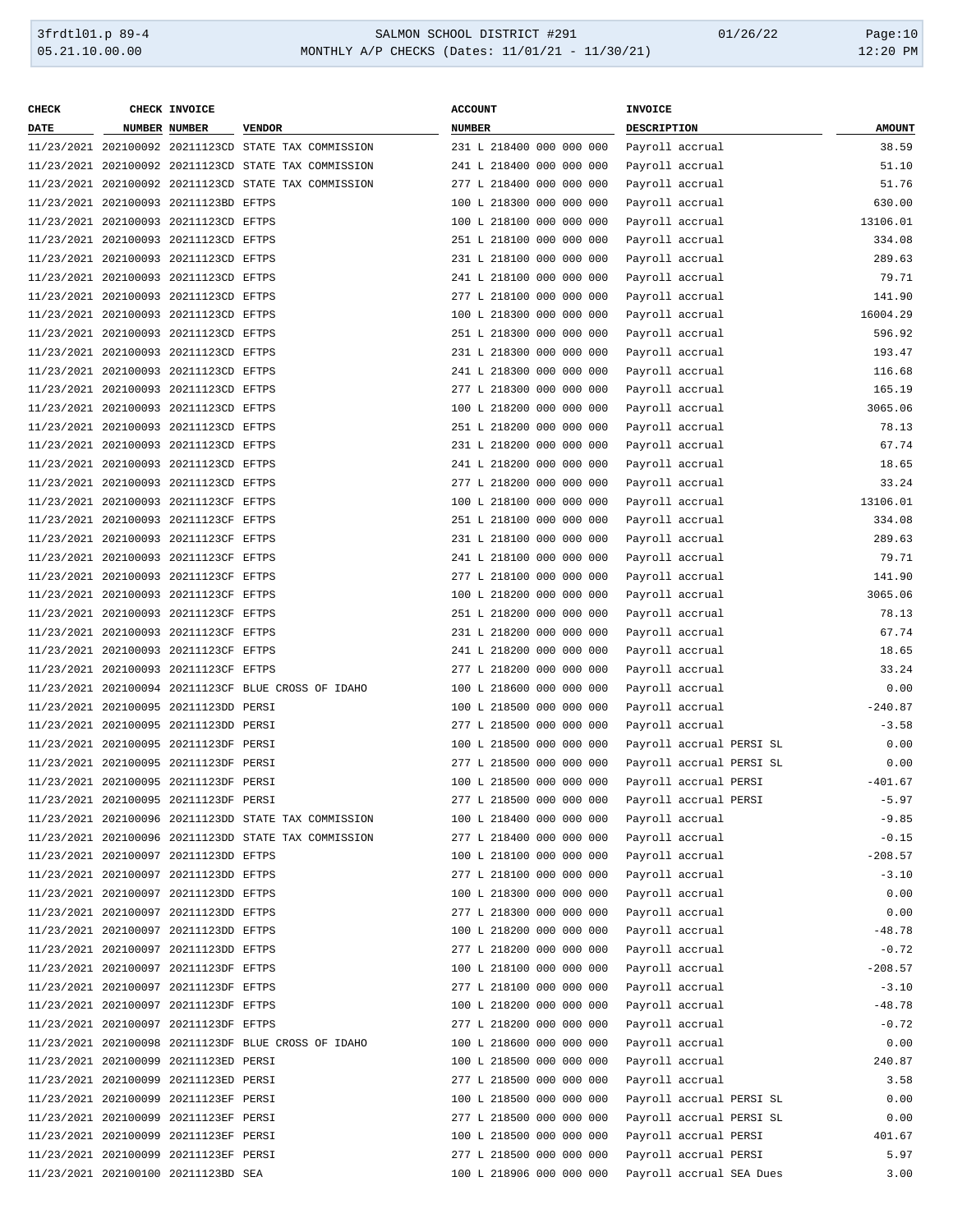| <b>CHECK</b> | CHECK INVOICE                         |                                                      | <b>ACCOUNT</b>           | INVOICE                  |               |
|--------------|---------------------------------------|------------------------------------------------------|--------------------------|--------------------------|---------------|
| <b>DATE</b>  | NUMBER NUMBER                         | <b>VENDOR</b>                                        | <b>NUMBER</b>            | DESCRIPTION              | <b>AMOUNT</b> |
|              |                                       | 11/23/2021 202100101 20211123ED STATE TAX COMMISSION | 100 L 218400 000 000 000 | Payroll accrual          | 9.85          |
|              |                                       | 11/23/2021 202100101 20211123ED STATE TAX COMMISSION | 277 L 218400 000 000 000 | Payroll accrual          | 0.15          |
|              | 11/23/2021 202100102 20211123ED EFTPS |                                                      | 100 L 218100 000 000 000 | Payroll accrual          | 208.57        |
|              | 11/23/2021 202100102 20211123ED EFTPS |                                                      | 277 L 218100 000 000 000 | Payroll accrual          | 3.10          |
|              | 11/23/2021 202100102 20211123ED EFTPS |                                                      | 100 L 218300 000 000 000 | Payroll accrual          | 0.00          |
|              | 11/23/2021 202100102 20211123ED EFTPS |                                                      | 277 L 218300 000 000 000 | Payroll accrual          | 0.00          |
|              | 11/23/2021 202100102 20211123ED EFTPS |                                                      | 100 L 218200 000 000 000 | Payroll accrual          | 48.78         |
|              | 11/23/2021 202100102 20211123ED EFTPS |                                                      | 277 L 218200 000 000 000 | Payroll accrual          | 0.72          |
|              | 11/23/2021 202100102 20211123EF EFTPS |                                                      | 100 L 218100 000 000 000 | Payroll accrual          | 208.57        |
|              |                                       |                                                      |                          |                          |               |
|              | 11/23/2021 202100102 20211123EF EFTPS |                                                      | 277 L 218100 000 000 000 | Payroll accrual          | 3.10          |
|              | 11/23/2021 202100102 20211123EF EFTPS |                                                      | 100 L 218200 000 000 000 | Payroll accrual          | 48.78         |
|              | 11/23/2021 202100102 20211123EF EFTPS |                                                      | 277 L 218200 000 000 000 | Payroll accrual          | 0.72          |
|              |                                       | 11/23/2021 202100103 20211123EF BLUE CROSS OF IDAHO  | 251 L 218600 000 000 000 | Payroll accrual          | $-559.55$     |
|              | 11/23/2021 202100104 20211123FD PERSI |                                                      | 100 L 218500 000 000 000 | Payroll accrual          | $-3.44$       |
|              | 11/23/2021 202100104 20211123FD PERSI |                                                      | 251 L 218500 000 000 000 | Payroll accrual          | $-68.74$      |
|              | 11/23/2021 202100104 20211123FD PERSI |                                                      | 277 L 218500 000 000 000 | Payroll accrual          | $-10.74$      |
|              | 11/23/2021 202100104 20211123FF PERSI |                                                      | 100 L 218500 000 000 000 | Payroll accrual PERSI SL | 0.00          |
|              | 11/23/2021 202100104 20211123FF PERSI |                                                      | 251 L 218500 000 000 000 | Payroll accrual PERSI SL | 0.00          |
|              | 11/23/2021 202100104 20211123FF PERSI |                                                      | 277 L 218500 000 000 000 | Payroll accrual PERSI SL | 0.00          |
|              | 11/23/2021 202100104 20211123FF PERSI |                                                      | 100 L 218500 000 000 000 | Payroll accrual PERSI    | $-5.73$       |
|              | 11/23/2021 202100104 20211123FF PERSI |                                                      | 251 L 218500 000 000 000 | Payroll accrual PERSI    | $-114.63$     |
|              | 11/23/2021 202100104 20211123FF PERSI |                                                      | 277 L 218500 000 000 000 | Payroll accrual PERSI    | $-17.91$      |
|              |                                       | 11/23/2021 202100105 20211123FD STATE TAX COMMISSION | 100 L 218400 000 000 000 | Payroll accrual          | 0.00          |
|              |                                       | 11/23/2021 202100105 20211123FD STATE TAX COMMISSION | 251 L 218400 000 000 000 | Payroll accrual          | 0.00          |
|              |                                       | 11/23/2021 202100105 20211123FD STATE TAX COMMISSION | 277 L 218400 000 000 000 | Payroll accrual          | 0.00          |
|              | 11/23/2021 202100106 20211123FD EFTPS |                                                      | 100 L 218100 000 000 000 | Payroll accrual          | $-2.98$       |
|              | 11/23/2021 202100106 20211123FD EFTPS |                                                      | 251 L 218100 000 000 000 | Payroll accrual          | $-59.52$      |
|              | 11/23/2021 202100106 20211123FD EFTPS |                                                      | 277 L 218100 000 000 000 | Payroll accrual          | $-9.30$       |
|              | 11/23/2021 202100106 20211123FD EFTPS |                                                      | 100 L 218300 000 000 000 | Payroll accrual          | 0.00          |
|              | 11/23/2021 202100106 20211123FD EFTPS |                                                      | 251 L 218300 000 000 000 | Payroll accrual          | 0.00          |
|              | 11/23/2021 202100106 20211123FD EFTPS |                                                      | 277 L 218300 000 000 000 | Payroll accrual          | 0.00          |
|              | 11/23/2021 202100106 20211123FD EFTPS |                                                      | 100 L 218200 000 000 000 | Payroll accrual          | $-0.70$       |
|              | 11/23/2021 202100106 20211123FD EFTPS |                                                      | 251 L 218200 000 000 000 | Payroll accrual          | $-13.92$      |
|              | 11/23/2021 202100106 20211123FD EFTPS |                                                      | 277 L 218200 000 000 000 | Payroll accrual          | $-2.17$       |
|              | 11/23/2021 202100106 20211123FF EFTPS |                                                      | 100 L 218100 000 000 000 | Payroll accrual          | $-2.98$       |
|              | 11/23/2021 202100106 20211123FF EFTPS |                                                      | 251 L 218100 000 000 000 | Payroll accrual          | $-59.52$      |
|              | 11/23/2021 202100106 20211123FF EFTPS |                                                      | 277 L 218100 000 000 000 | Payroll accrual          | $-9.30$       |
|              | 11/23/2021 202100106 20211123FF EFTPS |                                                      | 100 L 218200 000 000 000 | Payroll accrual          | $-0.70$       |
|              | 11/23/2021 202100106 20211123FF EFTPS |                                                      | 251 L 218200 000 000 000 | Payroll accrual          | $-13.92$      |
|              | 11/23/2021 202100106 20211123FF EFTPS |                                                      | 277 L 218200 000 000 000 | Payroll accrual          | $-2.17$       |
|              |                                       | 11/23/2021 202100107 20211123FF BLUE CROSS OF IDAHO  | 251 L 218600 000 000 000 | Payroll accrual          | 559.55        |
|              | 11/23/2021 202100108 20211123GD PERSI |                                                      | 100 L 218500 000 000 000 | Payroll accrual          | 3.44          |
|              | 11/23/2021 202100108 20211123GD PERSI |                                                      | 251 L 218500 000 000 000 | Payroll accrual          | 68.74         |
|              | 11/23/2021 202100108 20211123GD PERSI |                                                      | 277 L 218500 000 000 000 | Payroll accrual          | 10.74         |
|              | 11/23/2021 202100108 20211123GF PERSI |                                                      | 100 L 218500 000 000 000 | Payroll accrual PERSI SL | 0.00          |
|              | 11/23/2021 202100108 20211123GF PERSI |                                                      | 251 L 218500 000 000 000 | Payroll accrual PERSI SL | 0.00          |
|              | 11/23/2021 202100108 20211123GF PERSI |                                                      | 277 L 218500 000 000 000 |                          |               |
|              |                                       |                                                      |                          | Payroll accrual PERSI SL | 0.00          |
|              | 11/23/2021 202100108 20211123GF PERSI |                                                      | 100 L 218500 000 000 000 | Payroll accrual PERSI    | 5.73          |
|              | 11/23/2021 202100108 20211123GF PERSI |                                                      | 251 L 218500 000 000 000 | Payroll accrual PERSI    | 114.63        |
|              | 11/23/2021 202100108 20211123GF PERSI |                                                      | 277 L 218500 000 000 000 | Payroll accrual PERSI    | 17.91         |
|              |                                       | 11/23/2021 202100109 20211123GD STATE TAX COMMISSION | 100 L 218400 000 000 000 | Payroll accrual          | 0.00          |
|              |                                       | 11/23/2021 202100109 20211123GD STATE TAX COMMISSION | 251 L 218400 000 000 000 | Payroll accrual          | 0.00          |
|              |                                       | 11/23/2021 202100109 20211123GD STATE TAX COMMISSION | 277 L 218400 000 000 000 | Payroll accrual          | 0.00          |
|              | 11/23/2021 202100110 20211123GD EFTPS |                                                      | 100 L 218100 000 000 000 | Payroll accrual          | 2.98          |
|              | 11/23/2021 202100110 20211123GD EFTPS |                                                      | 251 L 218100 000 000 000 | Payroll accrual          | 59.52         |
|              | 11/23/2021 202100110 20211123GD EFTPS |                                                      | 277 L 218100 000 000 000 | Payroll accrual          | 9.30          |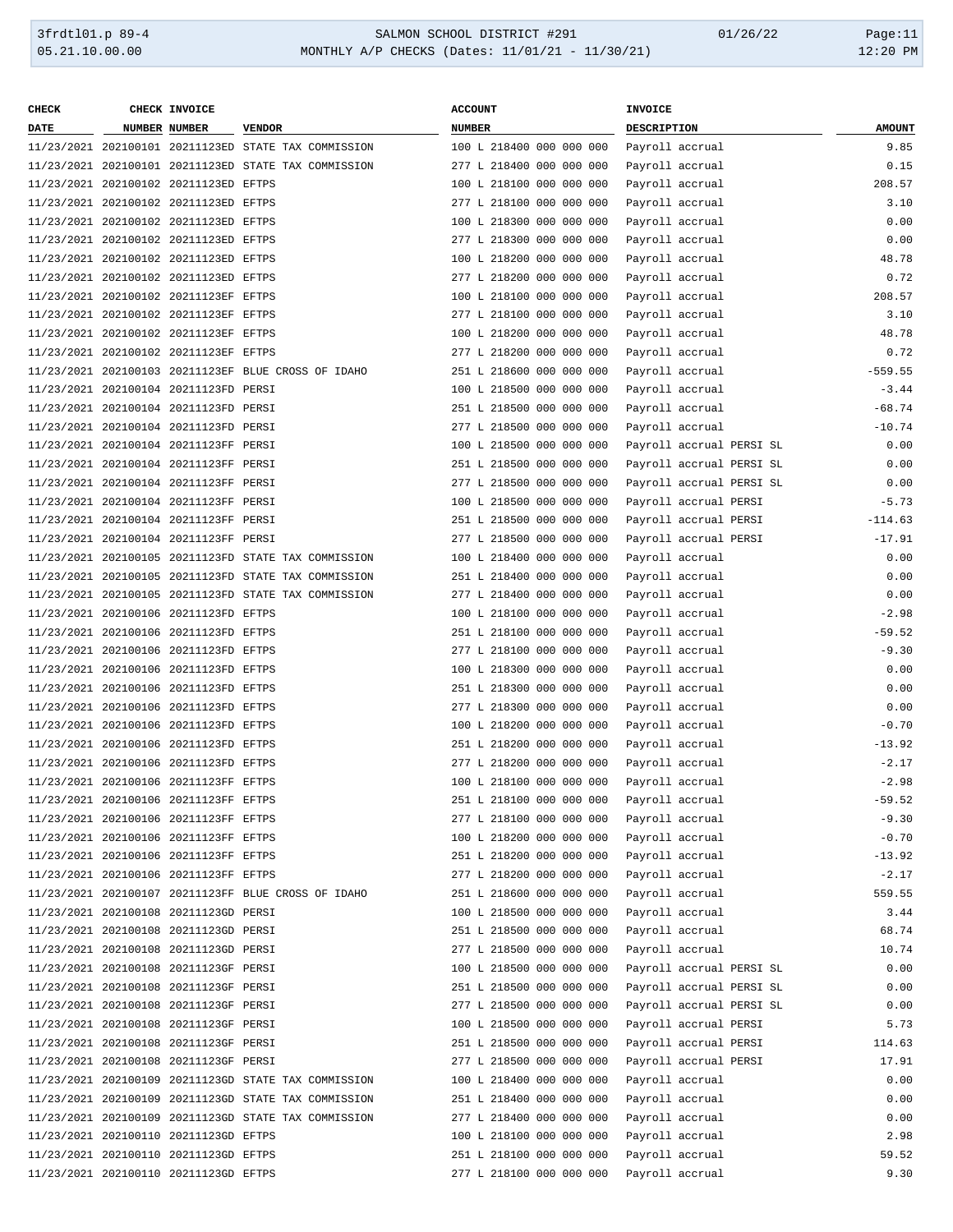| <b>CHECK</b>                  | CHECK INVOICE                         |                                                             | <b>ACCOUNT</b>           | <b>INVOICE</b>           |               |
|-------------------------------|---------------------------------------|-------------------------------------------------------------|--------------------------|--------------------------|---------------|
| <b>DATE</b>                   | NUMBER NUMBER                         | <b>VENDOR</b>                                               | <b>NUMBER</b>            | <b>DESCRIPTION</b>       | <b>AMOUNT</b> |
|                               | 11/23/2021 202100110 20211123GD EFTPS |                                                             | 100 L 218300 000 000 000 | Payroll accrual          | 0.00          |
|                               | 11/23/2021 202100110 20211123GD EFTPS |                                                             | 251 L 218300 000 000 000 | Payroll accrual          | 0.00          |
|                               | 11/23/2021 202100110 20211123GD EFTPS |                                                             | 277 L 218300 000 000 000 | Payroll accrual          | 0.00          |
|                               | 11/23/2021 202100110 20211123GD EFTPS |                                                             | 100 L 218200 000 000 000 | Payroll accrual          | 0.70          |
|                               | 11/23/2021 202100110 20211123GD EFTPS |                                                             | 251 L 218200 000 000 000 | Payroll accrual          | 13.92         |
|                               | 11/23/2021 202100110 20211123GD EFTPS |                                                             | 277 L 218200 000 000 000 | Payroll accrual          | 2.17          |
|                               | 11/23/2021 202100110 20211123GF EFTPS |                                                             | 100 L 218100 000 000 000 | Payroll accrual          | 2.98          |
|                               | 11/23/2021 202100110 20211123GF EFTPS |                                                             | 251 L 218100 000 000 000 | Payroll accrual          | 59.52         |
|                               | 11/23/2021 202100110 20211123GF EFTPS |                                                             | 277 L 218100 000 000 000 | Payroll accrual          | 9.30          |
|                               | 11/23/2021 202100110 20211123GF EFTPS |                                                             | 100 L 218200 000 000 000 | Payroll accrual          | 0.70          |
|                               | 11/23/2021 202100110 20211123GF EFTPS |                                                             | 251 L 218200 000 000 000 | Payroll accrual          | 13.92         |
|                               | 11/23/2021 202100110 20211123GF EFTPS |                                                             | 277 L 218200 000 000 000 | Payroll accrual          | 2.17          |
|                               |                                       | 11/23/2021 202100111 20211123GF BLUE CROSS OF IDAHO         | 100 L 218600 000 000 000 | Payroll accrual          | 559.55        |
|                               | 11/23/2021 202100112 20211123CD PERSI |                                                             | 100 L 218500 000 000 000 | Payroll accrual          | 129.36        |
|                               | 11/23/2021 202100112 20211123HD PERSI |                                                             | 100 L 218500 000 000 000 | Payroll accrual          | 308.74        |
|                               | 11/23/2021 202100112 20211123HF PERSI |                                                             | 100 L 218500 000 000 000 | Payroll accrual PERSI SL | 0.00          |
|                               | 11/23/2021 202100112 20211123HF PERSI |                                                             | 100 L 218500 000 000 000 | Payroll accrual PERSI    | 514.85        |
|                               |                                       |                                                             |                          | Adjustment               |               |
|                               | 11/23/2021 202100113 20211123CD SEA   |                                                             | 100 L 218906 000 000 000 | Payroll accrual SEA Dues | 2.73          |
|                               |                                       | 11/23/2021 202100114 20211123HD STATE TAX COMMISSION        | 100 L 218400 000 000 000 | Payroll accrual          | 75.00         |
|                               | 11/23/2021 202100115 20211123HD EFTPS |                                                             | 100 L 218100 000 000 000 | Payroll accrual          | 266.80        |
|                               | 11/23/2021 202100115 20211123HD EFTPS |                                                             | 100 L 218300 000 000 000 | Payroll accrual          | 423.63        |
|                               | 11/23/2021 202100115 20211123HD EFTPS |                                                             | 100 L 218200 000 000 000 | Payroll accrual          | 62.40         |
|                               | 11/23/2021 202100115 20211123HF EFTPS |                                                             | 100 L 218100 000 000 000 | Payroll accrual          | 266.80        |
|                               | 11/23/2021 202100115 20211123HF EFTPS |                                                             | 100 L 218200 000 000 000 | Payroll accrual          | 62.40         |
|                               | 11/23/2021 202100116 20211123CF PERSI |                                                             | 277 L 218500 000 000 000 | Payroll accrual          | $-107.11$     |
|                               |                                       | 11/23/2021 202100117 20211123AD SALMON SCHOOL DISTRICT #291 | 277 L 218500 000 000 000 | PERSI Refund             | $-64.25$      |
|                               |                                       | 11/23/2021 202100118 20211123ID STATE TAX COMMISSION        | 277 L 218400 000 000 000 | Payroll accrual          | 0.00          |
|                               | 11/23/2021 202100119 20211123ID EFTPS |                                                             | 277 L 218100 000 000 000 | Payroll accrual          | 0.00          |
|                               | 11/23/2021 202100119 20211123ID EFTPS |                                                             | 277 L 218300 000 000 000 | Payroll accrual          | 0.00          |
|                               | 11/23/2021 202100119 20211123ID EFTPS |                                                             | 277 L 218200 000 000 000 | Payroll accrual          | 0.00          |
|                               | 11/23/2021 202100119 20211123IF EFTPS |                                                             | 277 L 218100 000 000 000 | Payroll accrual          | 0.00          |
|                               | 11/23/2021 202100119 20211123IF EFTPS |                                                             | 277 L 218200 000 000 000 | Payroll accrual          | 0.00          |
| 12/07/2021 202100121 11302021 |                                       | FLORES & ASSOCIATES                                         | 100 E 632000 310 001 000 | November Admin           | 50.00         |

Totals for checks 465088.59